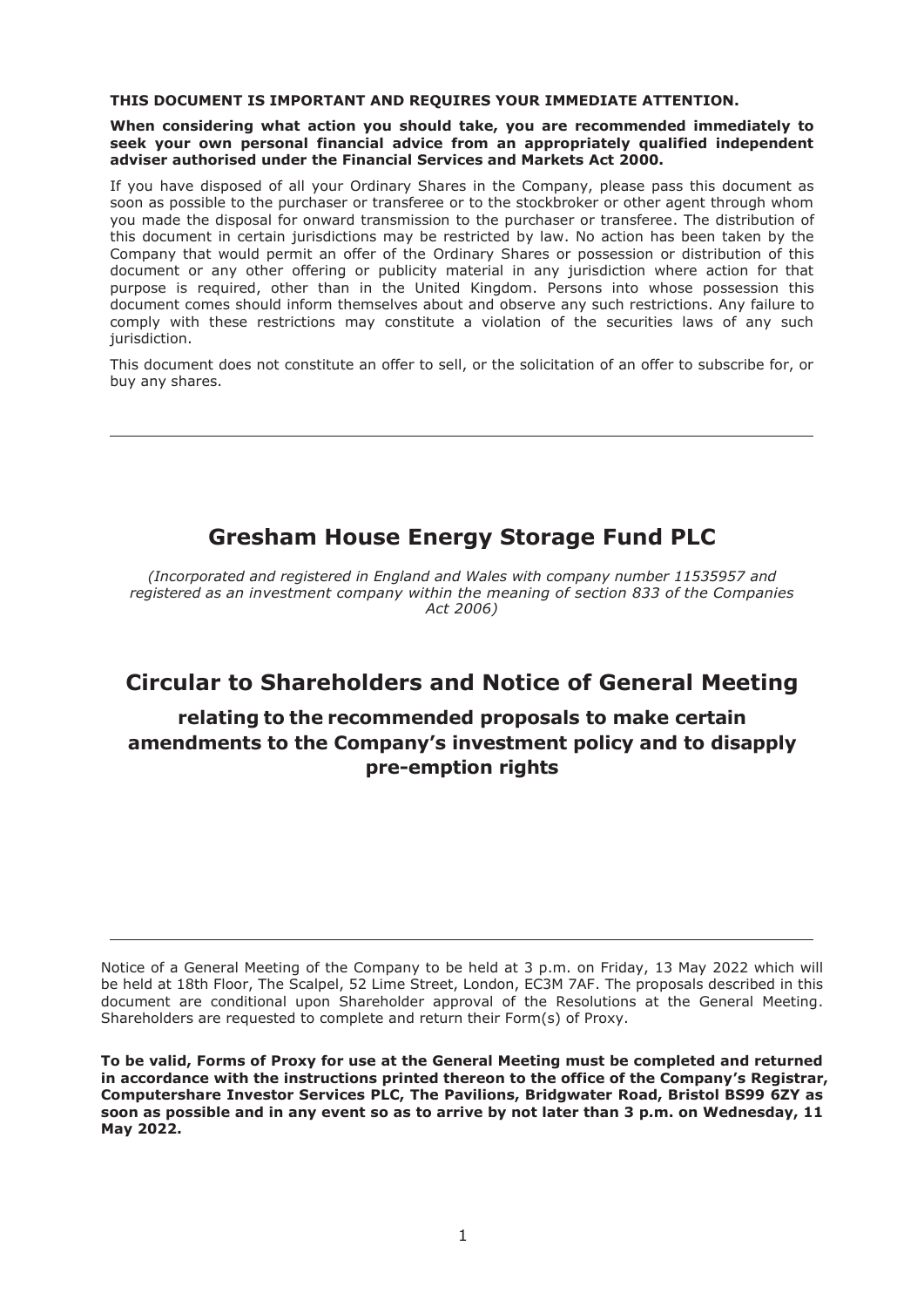## **DEFINITIONS**

In this document the words and expressions listed below have the meanings set out opposite them, except where the context otherwise requires:

| Act                                                         | the Companies Act 2006, as amended;                                                                                                                                                                                                                                                                                  |  |  |
|-------------------------------------------------------------|----------------------------------------------------------------------------------------------------------------------------------------------------------------------------------------------------------------------------------------------------------------------------------------------------------------------|--|--|
| <b>Articles of Association</b>                              | the articles of association of the Company in force from time to<br>time;                                                                                                                                                                                                                                            |  |  |
| Board                                                       | the board of Directors of the Company or any duly constituted<br>committee thereof;                                                                                                                                                                                                                                  |  |  |
| <b>Business Day</b>                                         | any day on which banks are open for business in London<br>(excluding Saturdays and Sundays);                                                                                                                                                                                                                         |  |  |
| <b>Co-Location Arrangements</b>                             | the co-location of solar installations sharing a grid connection<br>with the ESS Projects of the Group, provided that any such<br>solar installations that are the subject of such co-location do<br>not or will not have a generational capacity exceeding the<br>export capacity of the relevant host ESS Project; |  |  |
| Company                                                     | Gresham House Energy Storage Fund PLC, together (as<br>applicable) with its Subsidiaries from time to time or any one<br>or more of them, as the context may require;                                                                                                                                                |  |  |
| <b>CREST</b>                                                | the system for the paperless settlement of trades in securities<br>and the holding of uncertificated securities operated by<br>Euroclear in accordance with the Uncertificated Securities<br>Regulations 2001;                                                                                                       |  |  |
| C Share                                                     | a C Share of £0.01 in the capital of the Company;                                                                                                                                                                                                                                                                    |  |  |
| <b>Developer</b>                                            | an undertaking whose business includes the development of<br>ESS Projects and which has an established commercial<br>relationship with the Gresham House Group;                                                                                                                                                      |  |  |
| <b>Directors</b>                                            | the directors of the Company or any duly constituted<br>committee thereof;                                                                                                                                                                                                                                           |  |  |
| <b>Disclosure Guidance and</b><br><b>Transparency Rules</b> | the disclosure guidance and transparency rules made by the<br>Financial Conduct Authority under section 73A of the Financial<br>Services and Markets Act 2000;                                                                                                                                                       |  |  |
| <b>EEA Member Country</b>                                   | any member state of the European Union, Iceland,<br>Liechtenstein and Norway;                                                                                                                                                                                                                                        |  |  |
| <b>EPC</b>                                                  | engineering, procurement and construction;                                                                                                                                                                                                                                                                           |  |  |
| <b>EPCm</b>                                                 | EPC management;                                                                                                                                                                                                                                                                                                      |  |  |
| <b>ESS Project</b>                                          | a utility scale energy storage system, which utilises batteries;                                                                                                                                                                                                                                                     |  |  |
| <b>ESS Project Company</b>                                  | a company or other legal person that owns an ESS Project, in<br>which the Company will invest;                                                                                                                                                                                                                       |  |  |
| <b>Euroclear</b>                                            | Euroclear UK & Ireland Limited, being the operator of CREST;                                                                                                                                                                                                                                                         |  |  |
| <b>Existing Pipeline</b>                                    | ESS Projects exclusive to the Company totalling 707MW, not<br>yet owned or conditionally acquired by the Company and not<br>fully funded;                                                                                                                                                                            |  |  |
| <b>Form of Proxy</b>                                        | the form of proxy provided with this document for use in<br>connection with the General Meeting;                                                                                                                                                                                                                     |  |  |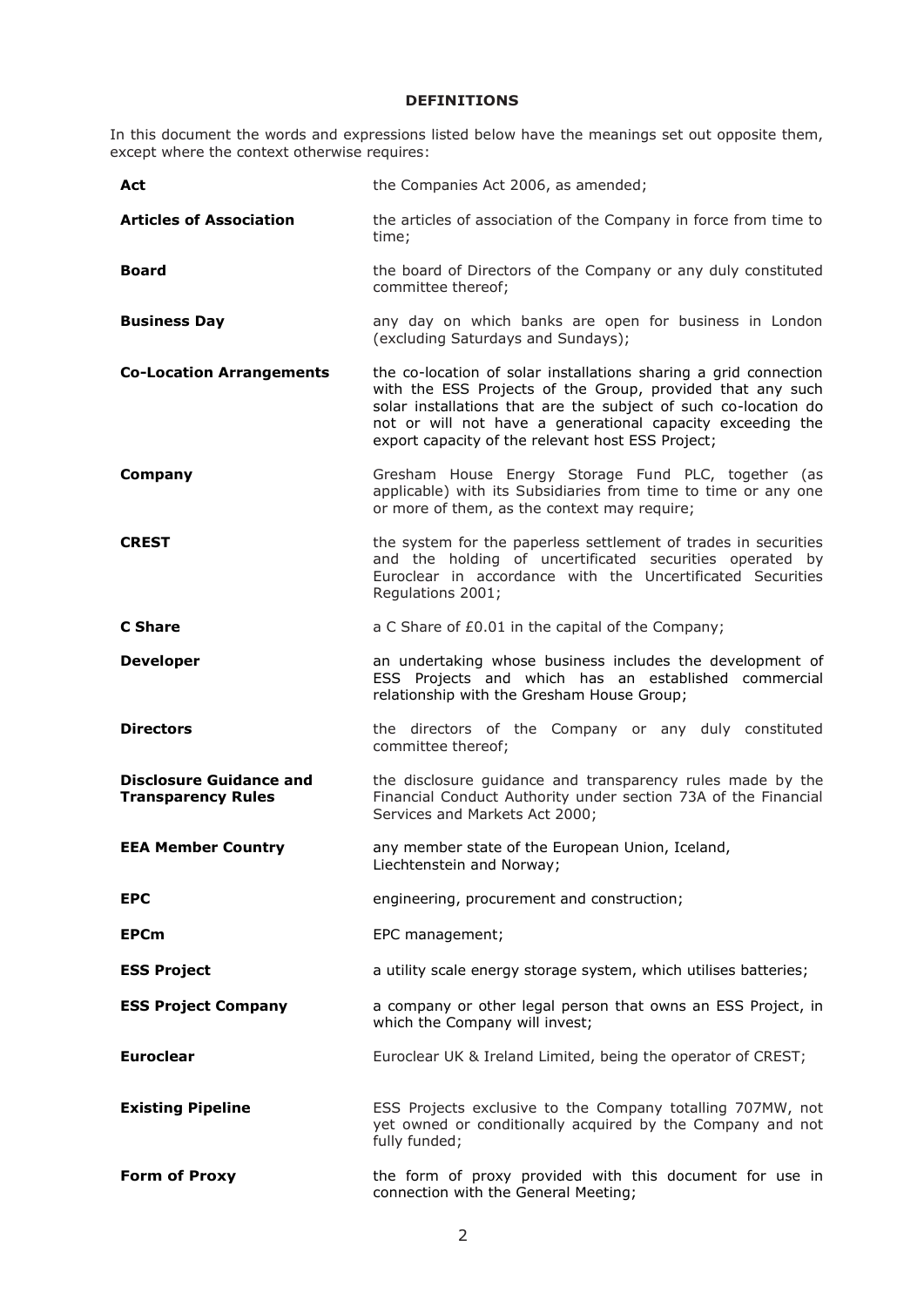| <b>GAV or Gross Asset Value</b>                      | an amount equal to the total assets of the Company plus the<br>amount of external debt drawn down by Midco calculated in<br>accordance with the Company's normal reporting policies from<br>time to time;                                                                                                                                                                                                                                                                                                                                                                                                                                                                                                                          |  |  |  |
|------------------------------------------------------|------------------------------------------------------------------------------------------------------------------------------------------------------------------------------------------------------------------------------------------------------------------------------------------------------------------------------------------------------------------------------------------------------------------------------------------------------------------------------------------------------------------------------------------------------------------------------------------------------------------------------------------------------------------------------------------------------------------------------------|--|--|--|
| <b>General Meeting</b>                               | the general meeting of the Company convened for 3 p.m. on<br>Friday, 13 May 2022 or any adjournment thereof;                                                                                                                                                                                                                                                                                                                                                                                                                                                                                                                                                                                                                       |  |  |  |
| <b>GHE</b>                                           | Gresham House plc;                                                                                                                                                                                                                                                                                                                                                                                                                                                                                                                                                                                                                                                                                                                 |  |  |  |
| <b>Gresham House Group</b>                           | GHE and its Subsidiaries, including the Manager;                                                                                                                                                                                                                                                                                                                                                                                                                                                                                                                                                                                                                                                                                   |  |  |  |
| Group                                                | the Company and its Subsidiaries from time to time;                                                                                                                                                                                                                                                                                                                                                                                                                                                                                                                                                                                                                                                                                |  |  |  |
| <b>Group Company</b>                                 | any member of the Group;                                                                                                                                                                                                                                                                                                                                                                                                                                                                                                                                                                                                                                                                                                           |  |  |  |
| <b>IRR</b>                                           | internal rate of return;                                                                                                                                                                                                                                                                                                                                                                                                                                                                                                                                                                                                                                                                                                           |  |  |  |
| <b>Latest Practicable Date</b>                       | 21 April 2022, being the latest practicable date prior to the<br>publication of this document;                                                                                                                                                                                                                                                                                                                                                                                                                                                                                                                                                                                                                                     |  |  |  |
| <b>Manager</b>                                       | Gresham House Asset Management Limited;                                                                                                                                                                                                                                                                                                                                                                                                                                                                                                                                                                                                                                                                                            |  |  |  |
| Midco                                                | Gresham House Energy Storage Holdings Plc;                                                                                                                                                                                                                                                                                                                                                                                                                                                                                                                                                                                                                                                                                         |  |  |  |
| <b>Net Asset Value or NAV</b>                        | in relation to an Ordinary Share, its net asset value, in relation<br>to Ordinary Shares the net asset value per Ordinary Share<br>multiplied by the number of shares of that class in issue<br>(excluding, for the avoidance of doubt, any Ordinary Shares<br>held in treasury), in relation to a C Share, its net asset value,<br>in relation to C Shares the net asset value per C Share<br>multiplied by the number of shares of that class in issue<br>(excluding for the avoidance of doubt, any C Shares held in<br>treasury) and in relation to the Company, the net asset value<br>of the Company as a whole, in each case calculated in<br>accordance with the Company's normal reporting policies from<br>time to time; |  |  |  |
| <b>New C Shares</b>                                  | new C Shares issued by the Company;                                                                                                                                                                                                                                                                                                                                                                                                                                                                                                                                                                                                                                                                                                |  |  |  |
| <b>New Ordinary Shares</b>                           | new Ordinary Shares issued by the Company or arising upon<br>conversion of any C Shares issued by the Company;                                                                                                                                                                                                                                                                                                                                                                                                                                                                                                                                                                                                                     |  |  |  |
| <b>New Pipeline</b>                                  | potential future direct and indirect investments that may be<br>made by the Company in accordance with the Company's<br>investment policy which are neither the Stairfoot project nor<br>part of the Existing Pipeline;                                                                                                                                                                                                                                                                                                                                                                                                                                                                                                            |  |  |  |
| <b>New Shares</b>                                    | New Ordinary Shares and/or New C Shares as the context<br>requires;                                                                                                                                                                                                                                                                                                                                                                                                                                                                                                                                                                                                                                                                |  |  |  |
| <b>Notice of General Meeting</b><br>or <b>Notice</b> | the notice of the General Meeting as set out at the end of this<br>document;                                                                                                                                                                                                                                                                                                                                                                                                                                                                                                                                                                                                                                                       |  |  |  |
| <b>Ordinary Share</b>                                | an ordinary share of £0.01 in the capital of the Company;                                                                                                                                                                                                                                                                                                                                                                                                                                                                                                                                                                                                                                                                          |  |  |  |
| <b>Overseas Jurisdictions</b>                        | the United States, Canada, Australia, Northern Ireland and any<br>EEA Member Country (including Republic of Ireland);                                                                                                                                                                                                                                                                                                                                                                                                                                                                                                                                                                                                              |  |  |  |
| <b>Portfolio</b>                                     | the Company's portfolio of ESS Project Companies;                                                                                                                                                                                                                                                                                                                                                                                                                                                                                                                                                                                                                                                                                  |  |  |  |
| <b>Proposals</b>                                     | the proposals set out in this document;                                                                                                                                                                                                                                                                                                                                                                                                                                                                                                                                                                                                                                                                                            |  |  |  |
| <b>Ready-to-Build Projects</b>                       | "shovel ready" or ready to build sites that as a minimum have<br>in place: i) sufficient land rights either held by a freehold<br>interest or substantially similar interest in the Overseas<br>Jurisdictions or a completed lease, lease option, or agreement                                                                                                                                                                                                                                                                                                                                                                                                                                                                     |  |  |  |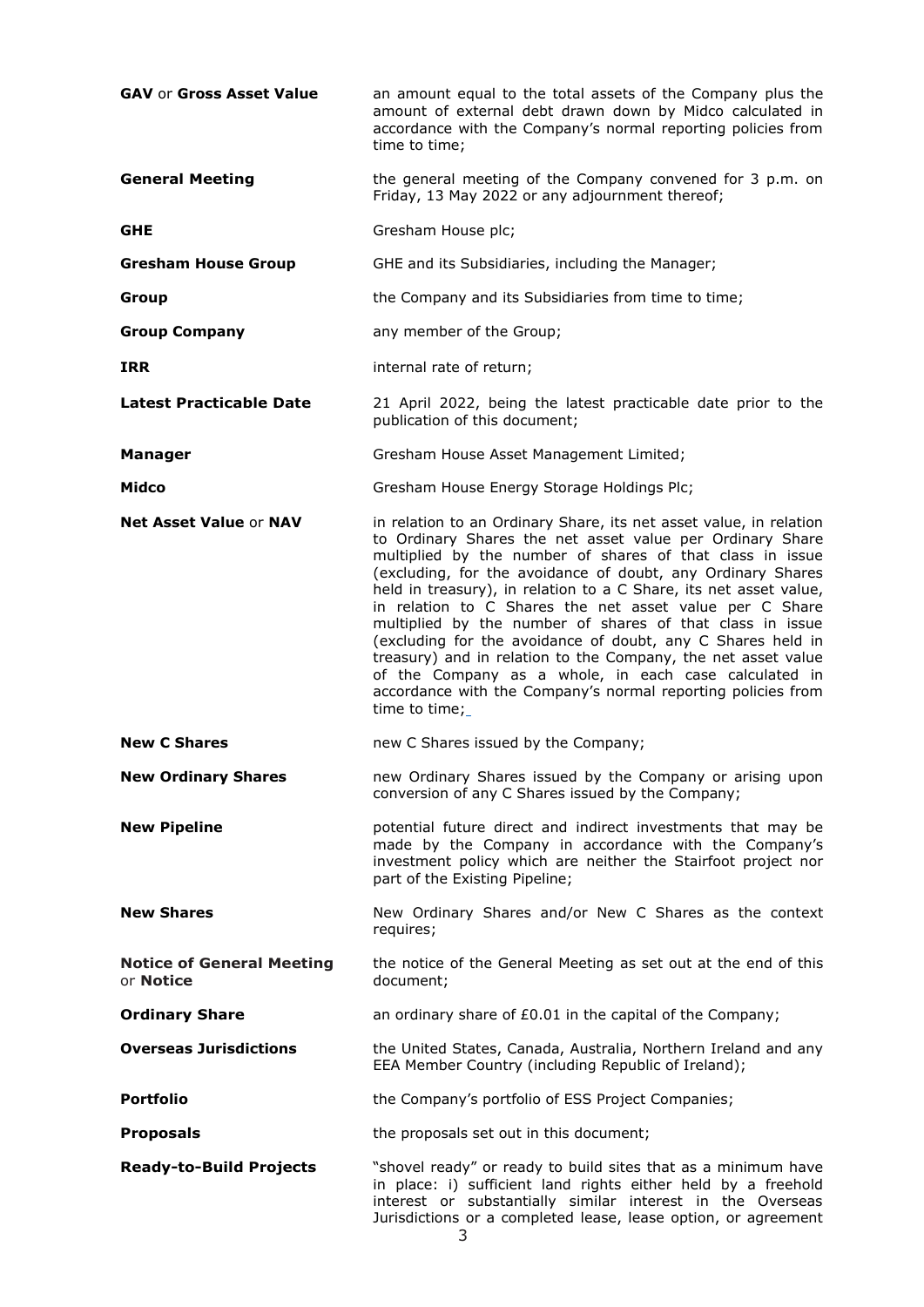|                     | for lease, on satisfactory terms in relation to the land where<br>that ESS Project is intended to be situated, ii) full planning<br>permission enabling the construction of a suitable ESS Project<br>on that land, iii) a grid connection offer or rights to import or<br>export from the relevant network as are market standard prior<br>to connection works being completed; |  |  |  |
|---------------------|----------------------------------------------------------------------------------------------------------------------------------------------------------------------------------------------------------------------------------------------------------------------------------------------------------------------------------------------------------------------------------|--|--|--|
| <b>Resolutions</b>  | the ordinary resolutions and the special resolution as detailed<br>in the Notice of General Meeting;                                                                                                                                                                                                                                                                             |  |  |  |
| <b>RIS</b>          | a regulatory information service that is on the list of regulatory<br>information services maintained by the FCA;                                                                                                                                                                                                                                                                |  |  |  |
| <b>Shares</b>       | Ordinary Shares and/or C Shares;                                                                                                                                                                                                                                                                                                                                                 |  |  |  |
| <b>Shareholder</b>  | a holder of Shares;                                                                                                                                                                                                                                                                                                                                                              |  |  |  |
| <b>Subsidiaries</b> | a Subsidiary Undertaking from time to time ("Subsidiary<br>Undertaking" having the meaning set out in section 1162 of the<br>Act);                                                                                                                                                                                                                                               |  |  |  |
| <b>Tranche</b>      | a tranche of New Shares issued under a new share issuance<br>programme; and                                                                                                                                                                                                                                                                                                      |  |  |  |
| <b>UK</b>           | the United Kingdom of Great Britain and Northern Ireland.                                                                                                                                                                                                                                                                                                                        |  |  |  |
|                     |                                                                                                                                                                                                                                                                                                                                                                                  |  |  |  |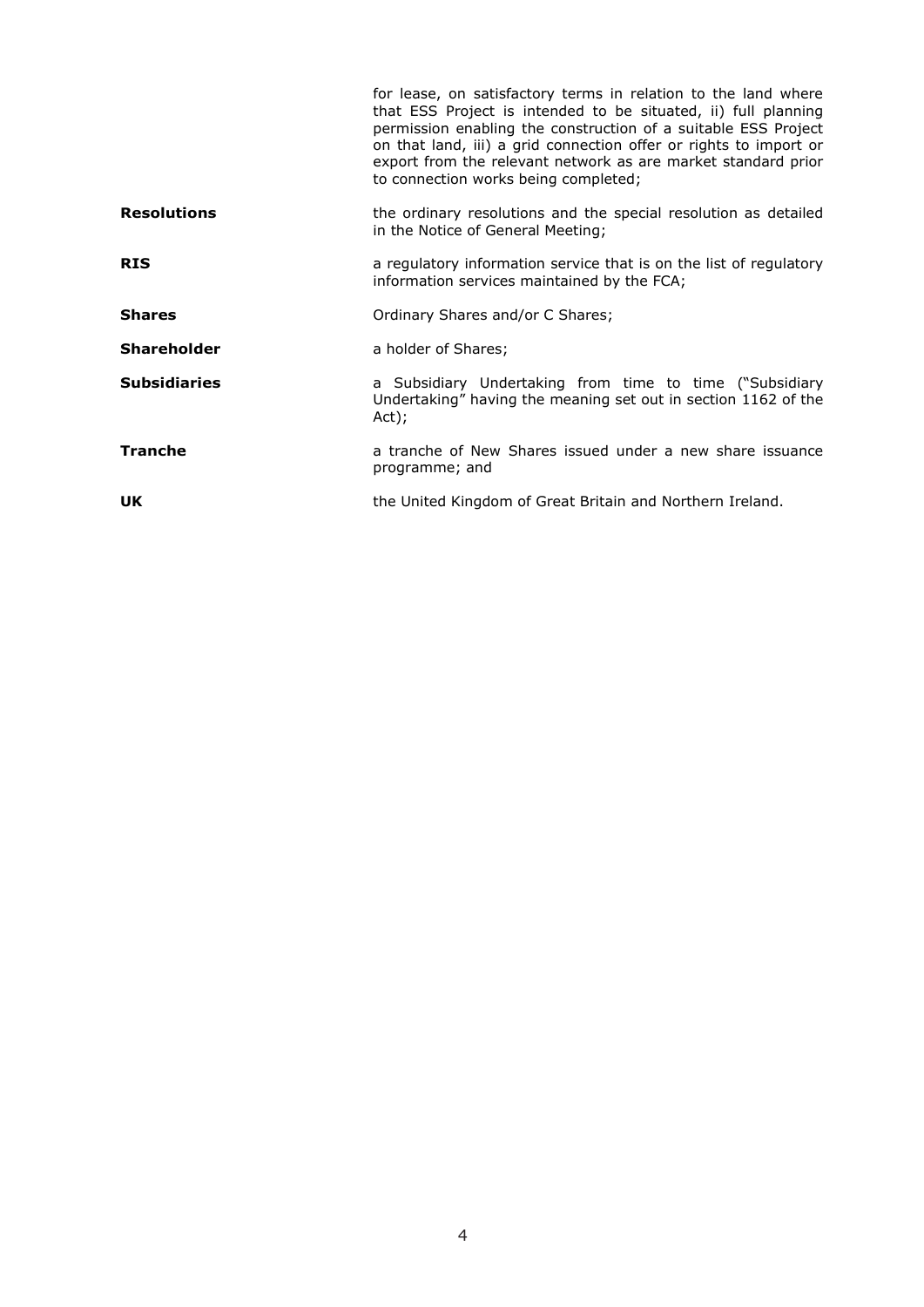## **Gresham House Energy Storage Fund PLC**

*(Incorporated and registered in England and Wales with company number 11535957 and registered as an investment company within the meaning of Section 833 of the Companies Act 2006 )*

 *Directors:* John S Leggate CBE (Chair) Duncan Neale Catherine Pitt David Stevenson

*Registered Office:* The Scalpel, 18th Floor 52 Lime Street London England, EC3M 7AF

22 April 2022

Dear Shareholder

#### **Introduction**

The Company seeks to provide Shareholders with an attractive and sustainable dividend over the long term by investing in a diversified portfolio of utility scale energy storage systems, which utilise batteries, currently located in Great Britain and the Republic of Ireland. The Company also seeks to provide Shareholders with the prospect of capital growth through the re-investment of net cash generated in excess of the Company's target dividend of 7.0p per Ordinary Share in each financial year\*. The Company targets a Net Asset Value total return in the range of 8 – 15 per cent. per annum. On 6 April 2022, the Company confirmed that NAV growth from revaluations is expected to be at least 15 per cent. in the year to 31 December 2022 . In addition, capital growth may also arise as a result of yield compression, where the yield on comparable investment opportunities narrows relative to current levels.

As at the Latest Practicable Date, the total capacity of operational utility scale energy storage projects in the Company's Portfolio is 425MW across 17 projects, and this is expected to rise to approximately 850MW across 25 projects by the end of 2022.

Furthermore, the Company intends to build on its leading market share and significantly increase the size of the Portfolio by acquiring an Existing Pipeline of 707MW of ESS Projects in the UK and Ireland over the coming months for which due diligence is well under way for 647MW of this capacity. Included in the Existing Pipeline is the Company's first Irish project, a 180MW ESS project in County Louth which is expected to become the largest ESS project in the Republic of Ireland. Once, and assuming, the Existing Pipeline is fully deployed, the Portfolio will grow to 1597MW by mid-2024.

In addition, the Manager is continuing to source a New Pipeline made up of incremental pipeline project opportunities both in Great Britain and in Overseas Jurisdictions, the latter subject to proposed changes to the Company's investment policy being implemented as described below.

The Company will seek to finance its Existing Pipeline and New Pipeline through its existing debt facility of £180 million (with an additional £200 million accordion facility available) and potential future equity issues. To help facilitate future equity issues, it is proposed that pre-emption rights over 400 million New Shares be disapplied. The issue of any such shares will be subject to the publication of a new prospectus by the Company in due course. Any such New Ordinary Shares will be issued at a price determined by the Board and representing a premium to the last reported Net Asset Value per Ordinary Share and any publicly announced NAV guidance at the time of the relevant allotment.

 These are targets only and not profit forecasts. There can be no assurance that these targets will be met or that the Company will make any distributions at all. These target returns should not be taken as an indication of the Company's expected or actual current or future results. The Company's actual return will depend upon a number of factors, including but not limited to the number of New Shares issued pursuant to any share issuance programme under which the Company issues New Shares, the Company's net income and the Company's ongoing charges figure. Potential investors should decide for themselves whether or not the return is reasonable and achievable in deciding whether to invest in or increase their investment in the Company. See further "Risk Factors" in Part II.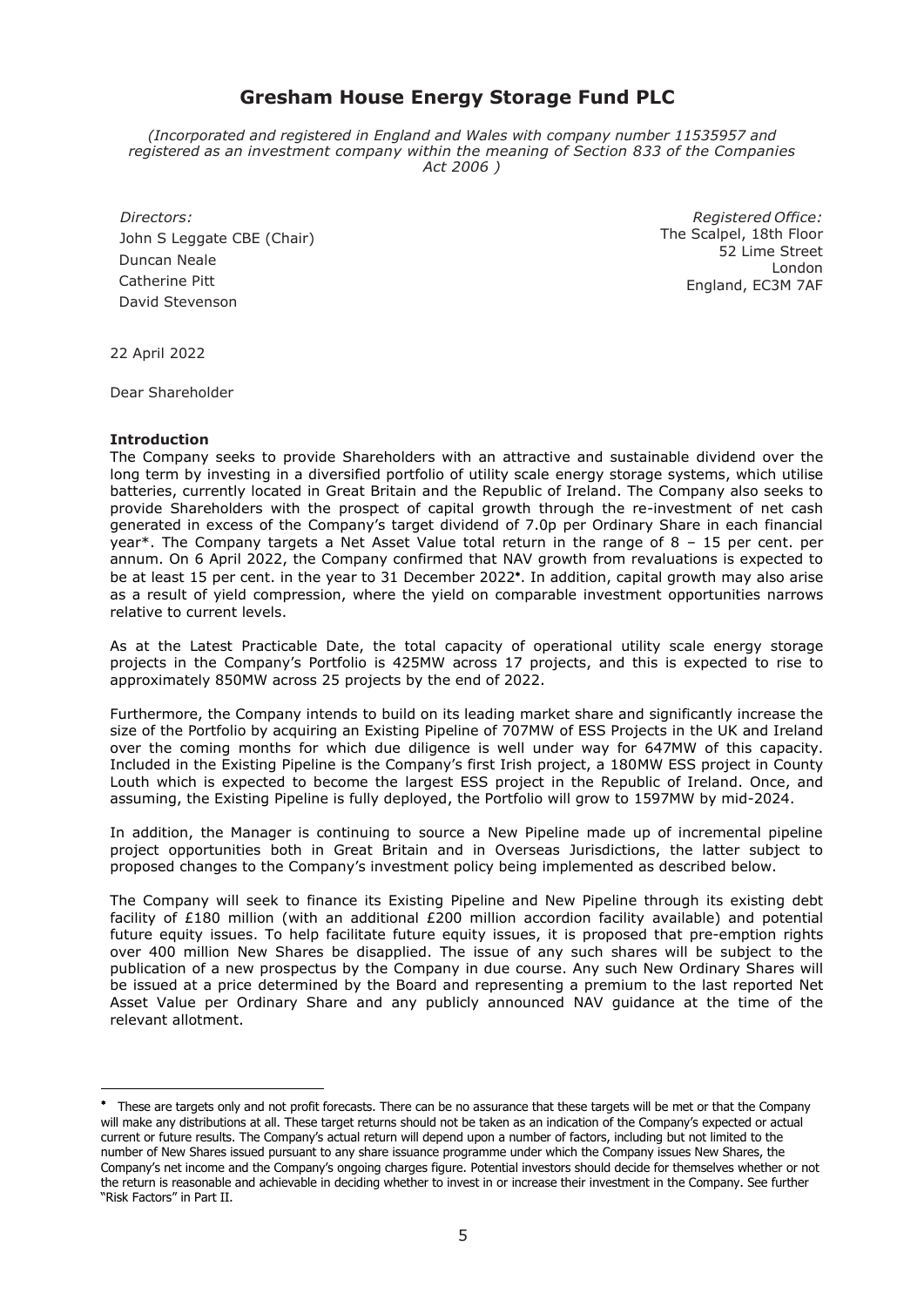In order to facilitate the acquisition of the New Pipeline, it is also proposed that the Company's investment policy be amended to enable the Company, subject to certain restrictions calculated as a proportion of the GAV, to:

- **-** invest in Ready-to-Build Projects,
- **-** invest in ESS Projects in Overseas Jurisdictions with or without Co-Location Arrangements,
- **-** acquire land in connection with ESS Projects, and
- **-** make various administrative amendments such as combining the restrictions on construction and equipment loans into one limit, as well as tidy-up changes to remove out of date references.

The Company has therefore convened the General Meeting in order to seek authority for the Directors to issue the New Shares for cash on a non pre-emptive basis alongside the investment policy changes (together the "**Proposals**").

This document sets out the background to and details of the Proposals, explains the reasons why the Board considers that the Proposals are in the best interests of Shareholders as a whole and convenes the General Meeting at which the resolutions required to implement the Proposals will be proposed.

#### **The Board is recommending that Shareholders vote in favour of the Proposals.**

#### **Background to the Proposals**

Since launch, the Company has delivered the following returns for Shareholders:

## • **NAV Total Return as at 31 December 2021**

Total return: 38.9%

Annualised return: 11.0%

## • **NAV Total Return as at 31 March 2022\***

Total return: 49.3%

Annualised return: 12.6%

*\*assuming guidance of 124p/share provided for the Q1 2022 NAV per share*

#### • **Share Price Total Return as at 31 March 2022**

Total return: 64.1%

Annualised return: 15.8%

#### **A strong pipeline of investment opportunities**

The Existing Pipeline (other than Shilton Lane) is exclusive to the Company in that it is either owned by the Gresham House Group, or exclusive to the Gresham House Group while due diligence is completed. Any ESS Project Companies owned by the Gresham House Group are held exclusively for the Company.

The Existing Pipeline represents an attractive incremental addition to the portfolio which is diversified by asset and location, including the Republic of Ireland. If the Proposals are approved, further geographic diversification will be possible through investments in the Overseas Jurisdictions.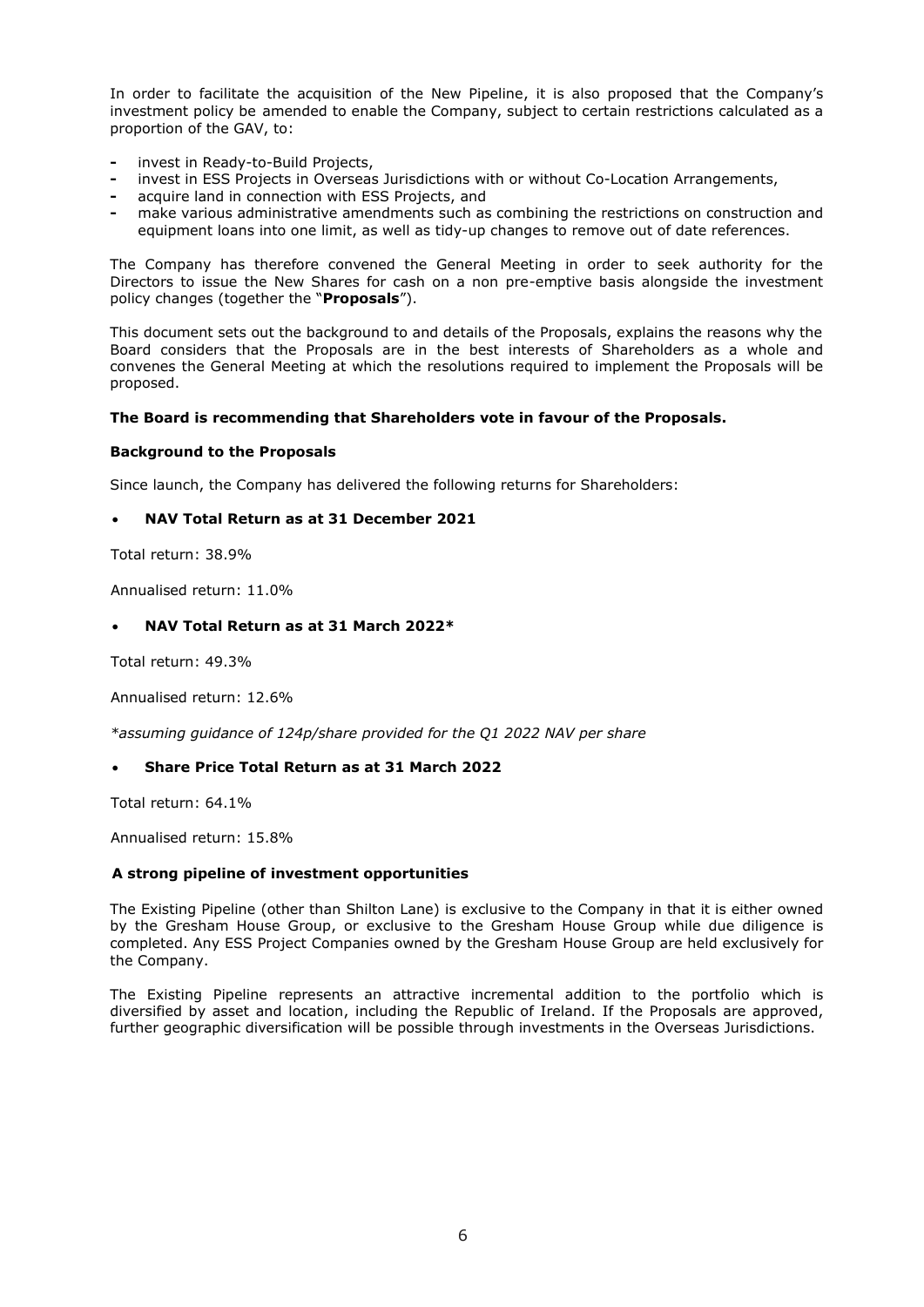| Project              | <b>Location</b> | Capacity<br>(MW) | <b>Battery</b><br>duration<br>(hours) | <b>Target</b><br>commissioning<br>date |
|----------------------|-----------------|------------------|---------------------------------------|----------------------------------------|
| York                 | North Yorkshire | 50               | 1.0                                   | Q4 2022                                |
| <b>Bradford West</b> | West Yorkshire  | 87               | 2.0                                   | Q1 2023                                |
| Elland 1             | West Yorkshire  | 50               | 2.0                                   | Q1 2023                                |
| Elland <sub>2</sub>  | West Yorkshire  | 100              | 2.0                                   | 03 2023                                |
| Monet's Garden       | North Yorkshire | 50               | 2.0                                   | Q2 2023                                |
| Lister Drive         | Merseyside      | 50               | 2.0                                   | Q2 2023                                |
| Bradford West 2      | West Yorkshire  | 100              | 2.0                                   | H <sub>2</sub> 2023                    |
| Monvalet             | Rep. of Ireland | 180              | 1.0                                   | H1 2024                                |
| Shilton Lane         | Scotland        | 40               | 1.0                                   | H1 2024                                |
| Total / Average      |                 | 707              | 1.7                                   |                                        |

The Existing Pipeline, subject to completion of due diligence comprises the following projects**\*** :

The Company's existing debt facility, the accordion facility, and the potential issue of New Shares, is conservatively expected to make possible deployment into all of the Existing Pipeline and a New Pipeline of at least a further 600MW assuming the accordion is secured in full and most new projects are built to a two-hour duration.

Deployment of the Existing Pipeline and any New Pipeline is expected to drive meaningful income and capital growth as i) incremental IRRs continue to exceed the Weighted Average Discount Rate used to value the Company's ESS Projects ii) the total number of MWs being deployed represents a significant increase to the installed base of projects and iii) the ability to partially fund incremental projects with debt at an attractive margin reduces the equity required, increasing returns to shareholders.

The Existing Pipeline comprises ESS Projects which are intentionally designed as large-scale symmetrical, battery-only projects with, at least, a one-hour duration. This approach is designed to increase operational efficiency and minimise the impact on carbon emissions and the environment. If the Proposals are approved, the Company may invest in Co-Location Arrangements on ESS projects in Overseas Jurisdictions, but only if the export capacity of the solar installations is less than the export capacity of the battery storage at the ESS Project and also, so long as investments in solar panels forming part of the Co-Location Arrangements represents less than 6% of GAV in total (calculated at the time of investment). The primary reasons for this will be either to make the investments possible, or to optimize their design.

## **Benefits of the future issuance of New Shares**

The Directors believe the issuance of New Shares in the future will have the following benefits for Shareholders**:**

• The additional capital raised will enable the Company to take advantage of current and future investment opportunities thereby further diversifying its Portfolio;

• Acquiring ESS Projects forming the Existing Pipeline is accretive to the Company's cashflow per share based on base case revenue assumptions;

• An increase in the market capitalisation of the Company will help to make the Company more attractive to a wider investor base;

**<sup>\*</sup>**The 40MW Stairfoot project, named in the pipeline listed in the 2021 Annual Report is not included in the Existing Pipeline as due diligence and transaction documents for its acquisition by the Company are at an advanced stage and this is fully funded from existing funds. However, the overall pipeline has not changed in size as the Company is now in the final stages of acquisition negotiations for a new project also of 40MW called Shilton Lane, in Scotland.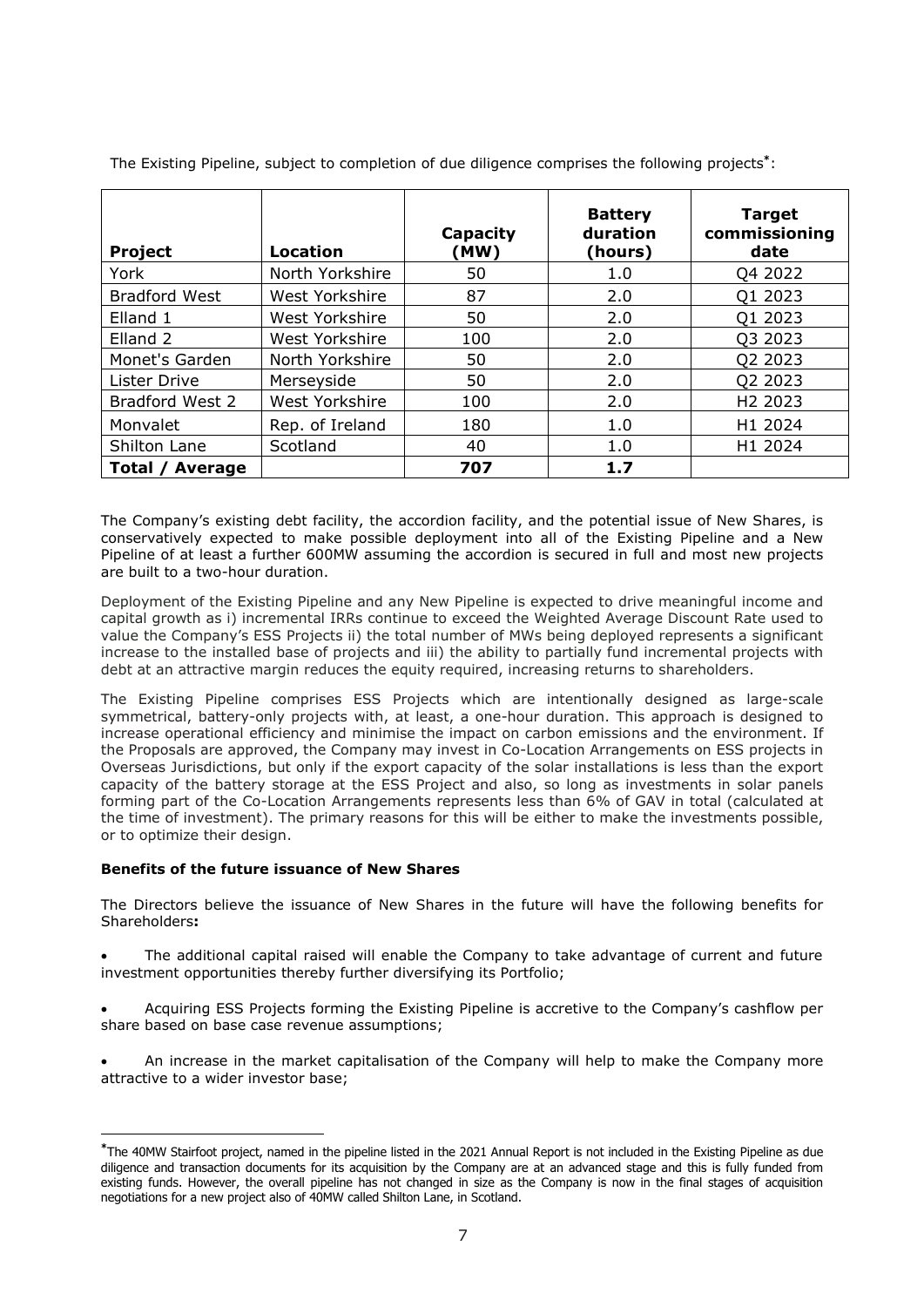It is expected that the secondary market liquidity in the Ordinary Shares will be further enhanced as a result of a larger and more diversified shareholder base;

• The Company's fixed running costs will be spread across a wider shareholder base, thereby reducing the ongoing costs ratio; and

• Any issuance of New Shares will be undertaken at a premium to NAV (including any publicly announced NAV guidance) which will enhance the NAV per existing Ordinary Share.

#### **Proposed amendments to the Company's investment policy**

The following key changes to the investment policy are proposed:

#### *Investment in Ready to Build Projects*

The existing investment policy only allows the Company to invest in Ready to Build Projects for a nominal upfront consideration, provided that (i) any remaining consideration is paid by the Company only where construction is substantially complete and where such ESS Projects are capable of commercial operations and (ii) the Company has a put option to transfer back the Ready to Build Project to the seller in certain circumstances. The acquisition structure necessary to comply with the existing investment policy is challenging for third party sellers who expect to receive more than nominal consideration upfront, and therefore the Company has not acquired any Ready to Build Projects from third parties to date and instead, has only made such acquisitions of Ready to Build Projects from the Gresham House Group.

Due to the nascency of the Energy Storage market, there have been and continue to be very few Operational Projects available for acquisition in the secondary market. Therefore the Company has focused on Ready to Build Projects which it can develop into Operational Projects in order to achieve its growth.

Since its IPO, the Company has taken ten projects through construction and into operation. The Manager is of the view that as a result of this track record, the risks surrounding Ready to Build Project acquisitions are both well understood and limited. The Company therefore wishes to amend the investment policy to allow it to acquire Ready to Build Projects, provided such acquisitions do not exceed 10% of Gross Asset Value (calculated at the time consideration is paid for such acquisition). The Company wishes to retain its ability to acquire other Ready to Build Projects in excess of this restriction, provided that they meet the acquisition criteria outlined in the existing investment policy in respect of nominal upfront consideration and a put option in certain circumstances.

The Company has determined that this change will both decrease the total cost of acquisitions by 5- 10%, and accelerate growth of Ready to Build Projects by unlocking the Company's ability to negotiate and acquire Ready to Build Projects directly from third parties. It will also remove or materially decrease the number of related party transactions with the Gresham House Group. This will also be potentially helpful in facilitating a migration to the premium segment of the London Stock Exchange in due course.

#### *Investment in Overseas Jurisdictions, including investment in Co-Location Arrangements*

The Company's existing investment policy allows the Company to invest in ESS Projects in Great Britain, Northern Ireland and the Republic of Ireland, so long as investments in Northern Ireland and the Republic of Ireland do not exceed 10% of Gross Asset Value (calculated at the time of the investment).

The Company wishes to amend its investment policy in order to invest in ESS Projects located in Overseas Jurisdictions, provided that such investments do not exceed 30% of Gross Asset Value (calculated at the time of investment) and to permit investment in Co-Location Arrangements in the Overseas Jurisdictions, provided the acquisition or purchase of solar panels shall not exceed 20% of the total investment exposure in Overseas Jurisdictions (equivalent to up to 6% of GAV calculated at the time of such acquisitions or purchases).

The Company considers itself strongly positioned to take a powerful lead in energy storage internationally and increase EBITDA and NAV growth over time by leveraging its track record, reputation, scale and expertise. The Overseas Jurisdictions have been selected because they benefit from a wholesale market structure, a significant penetration of renewables and further anticipated rapid growth in renewables, similar to the market in Great Britain. In certain Overseas Jurisdictions, network infrastructure challenges create opportunities to generate stronger revenues. Investment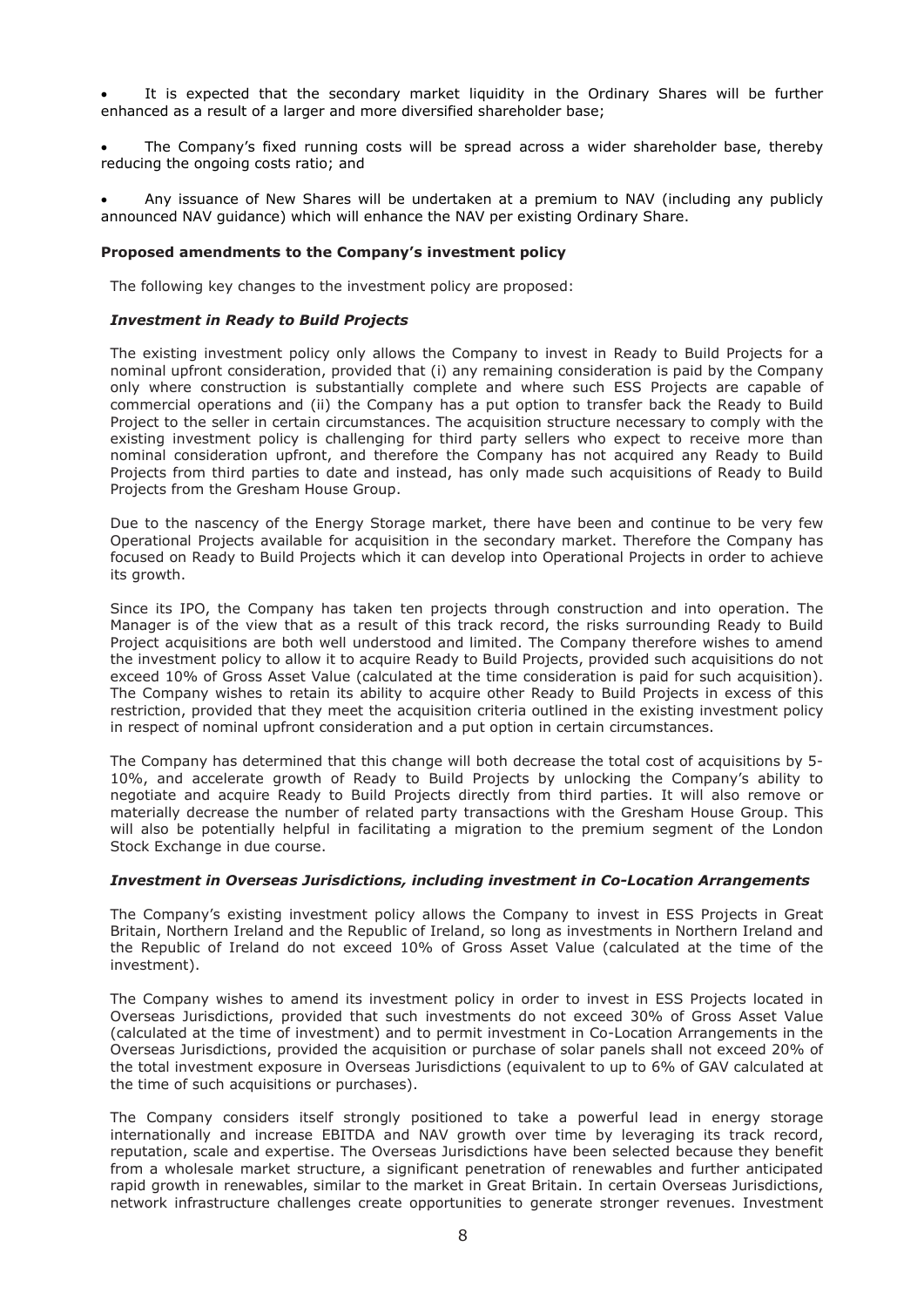opportunities in the Overseas Jurisdictions will allow the Company to continue diversifying its Portfolio and exposure to a diverse range of revenues and counterparties.

The Company plans to invest in ESS Projects with Co-Location Arrangements. Several pipeline project opportunities come with Co-Location Arrangements designed in. Solar PV is a tried and tested technology and therefore the Company's view is that it will not increase the risk profile associated with the Company's ESS Projects. The Manager has significant experience building and managing solar PV projects.

#### *Acquisition of land associated with ESS Projects*

In the existing investment policy, the Company may only invest in ESS Projects which have a completed lease, a lease option, or agreement for lease, on satisfactory terms in relation to the land where the relevant ESS Project is situated. The Company wishes to be able to invest in ESS Projects where the Company may also own the land associated with the ESS Projects, whether by way of a freehold interest in Great Britain, or land rights of a substantially similar nature in Overseas Jurisdictions.

The Company expects that investing in land will increase investment duration as well as IRRs for ESS Projects. Owning a freehold interest or substantially similar land rights, rather than being granted a leasehold interest, can be beneficial to a project owner in a number of aspects, for example: a) the ability for a landlord to forfeit the lease (i.e. in the event of a tenant breach) is removed; b) the market-standard extensive set of obligations owed to a landlord (i.e. the obligation to maintain restoration security) will also be removed (save for any covenants which are afforded to the seller of the freehold in the event of a sale/acquisition of part); and c) a project owner has complete flexibility (subject to compliance with relevant laws, including planning laws) to do as it wishes with the land (i.e. it is not limited to using the land for the "permitted use"). The Company expects that these benefits outweigh the potential disadvantages associated with acquiring land rather than being granted a lease, in particular: a) the project owner will be left with the freehold interest at the end of the project lifecycle (which may or may not have appreciated in value); b) more capital expenditure is required at the outset; and c) it is more difficult to ensure the seller remains liable for ground contamination which existed prior to the project.

#### *Administrative amendments, including simplifying loans for construction and equipment into one restriction*

In the existing investment policy, the Company may provide loan finance to ESS Project Companies so that they may acquire equipment prior to construction ("**Equipment Loans**") and may make payments under the EPC Contract or EPCm contract suite which cannot be classed as being for equipment ("**Construction Loans**"). The existing investment policy provides that Equipment Loans may not constitute more than 15 per cent. of Gross Asset Value (calculated at the time that finance is provided based on the latest available valuations) and Construction Loans may not constitute more than 10 per cent. of Gross Asset Value (calculated at the time that finance is provided based on the latest available valuations).

The Company wishes to simplify its investment policy so that it may provide loans to ESS Project Companies before they hold Operational Projects to finance (i) acquisitions of equipment or (ii) make payments in connection with the ESS Project's construction or delivery provided that no more than 25 per cent. of Gross Asset Value (calculated at the time that finance is provided based on the latest available valuations) may be exposed in aggregate to any such loans. Combining the two restrictions into a single restriction will reduce the administrative burden on the Manager and its employees monitoring such restrictions on behalf of the Company.

In addition to the amendments set out above, minor amendments to the Company's investment policy are also being proposed in order to simplify and clarify the policy and to remove out-of-date references. References to ESS Projects which also use generators have been removed as the Portfolio includes only one ESS Project which regularly operates gas generators and the Company does not expect to invest in any further such hybrid ESS Projects.

The existing investment policy and the existing investment policy marked-up to show the proposed changes are set out in Part I of this document.

The proposed amendments, which collectively constitute a material change of the Company's investment policy, require the approval of the Shareholders at the General Meeting. The proposed amendments will not become effective until consent has been obtained under the Facilities Agreement dated 17 September 2021 to which the Company, Midco and a syndicate of banks including Commonwealth Bank of Australia, Lloyds Bank, NatWest and Santander are parties.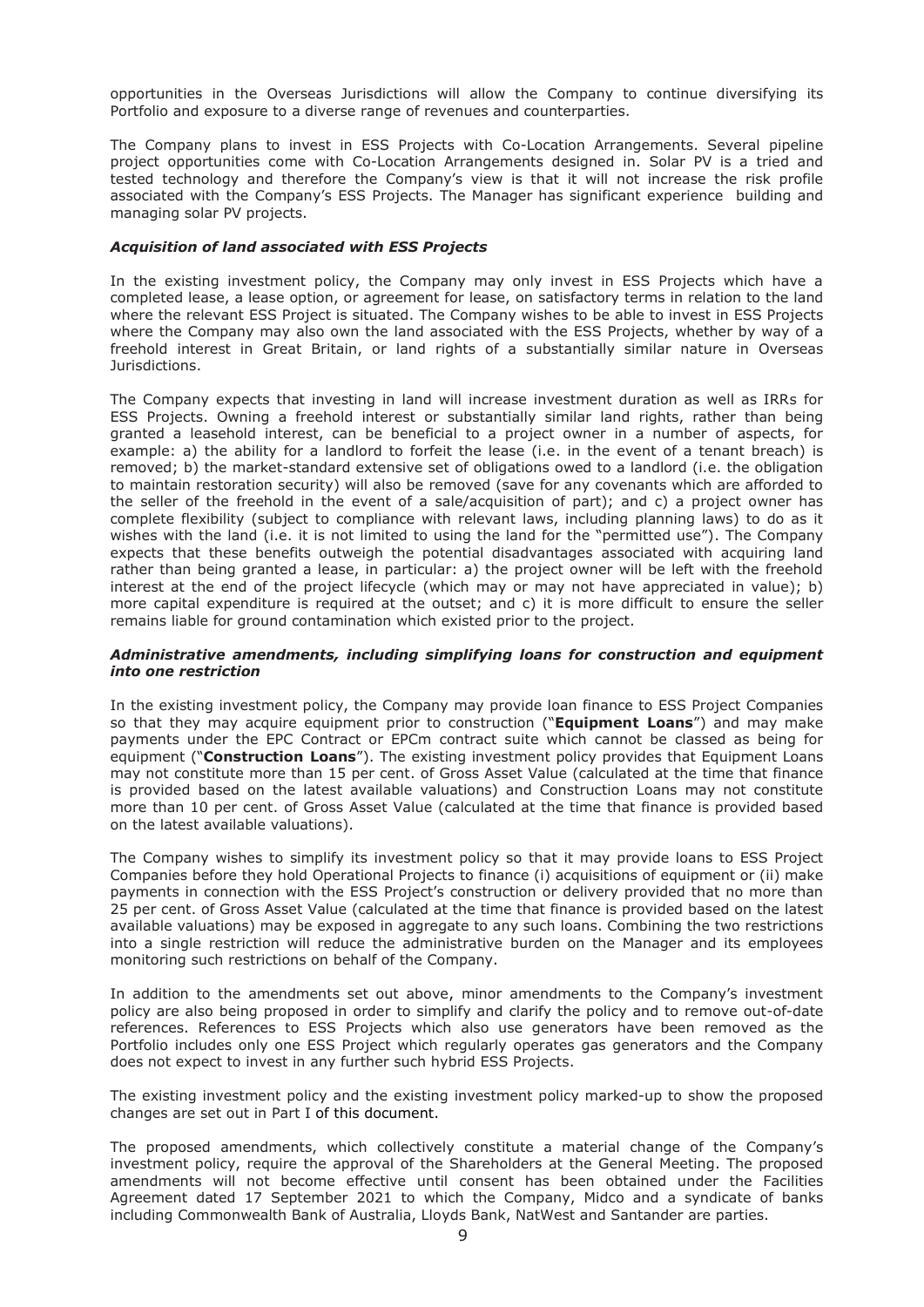In order to approve the proposed amendments to the Company's investment policy, the Board has proposed resolution 2 as an ordinary resolution at the forthcoming General Meeting which will, if passed, approve the adoption of the new investment policy set out in Part I of this document.

#### **Recommended proposals to authorise the Board to issue Shares on a non-pre-emptive basis and to amend the Company's investment policy**

The Directors have resolved to convene a general meeting at 3 p.m. on Friday, 13 May 2022 (the "**General Meeting**") in order to seek Shareholder authority to issue further Shares on a non-preemptive basis and to amend the Company's investment policy.

#### *Disapplication of pre-emption rights*

In order to facilitate the issuance of New Shares in the future, the Board has proposed resolution 1 as an ordinary resolution and resolution 3 as a special resolution in order to seek Shareholder authorities, in addition to the Company's existing authorities, for the allotment on a non-pre-emptive basis of up to 400 million New Ordinary Shares and/or New C Shares in total. Assuming all the New Shares are issued this would represent, approximately 91.36 per cent. of the Company's issued share capital as at the Latest Practicable Date. Any such New Ordinary Shares will be issued at a price determined by the Board and representing a premium to the last reported Net Asset Value per Ordinary Share (including any publicly announced NAV guidance) at the time of the relevant allotment. Any such New C Shares will be issued at a price of £1 per C Share.

The Company intends to publish a prospectus in due course as required for the admission of the New Shares to trading on the Specialist Fund Segment of the Main Market of the London Stock Exchange for listed securities. The authority conferred by resolutions 1 and 3 will lapse on 31 December 2023.

#### **General Meeting**

The general meeting will be held at 3 p.m. on Friday, 13 May 2022 at 18th Floor, The Scalpel, 52 Lime Street, London, EC3M 7AF.

#### *Formal business of the General Meeting*

Resolution 1 will be proposed as an ordinary resolution to authorise the Company to allot New Shares.

Resolution 2 will be proposed as an ordinary resolution to approve the proposed amendments to the investment policy of the Company described above and in Part I of this document.

Resolution 3 will be proposed as a special resolution to authorise the Company to disapply preemption rights in relation to the New Shares to be issued pursuant to Resolution 1 above.

Each resolution is independent of the others and all resolutions will need to be individually passed by Shareholders in order to implement the Proposals. Shareholders are therefore asked to vote in respect of each of the resolutions.

All Shareholders are entitled to attend and vote at the General Meeting. In accordance with the Company's Articles of Association, all Shareholders present in person or by proxy shall upon a poll have one vote. In order to ensure that a quorum is present at the General Meeting, it is necessary for two Shareholders entitled to vote to be present, whether in person or by proxy (or, if a corporation, by a representative). The formal notice convening the General Meeting is set out on pages 20-23 of this document.

#### **Risk Factors**

Please refer to Part II of this document for an overview of the relevant Risk Factors.

#### **Action to be taken**

#### **The only action that you need to take is to vote on the Resolutions by completing the accompanying Form of Proxy for use at the General Meeting.**

Shareholders are asked to complete and return the Form of Proxy in accordance with the instructions printed thereon to Computershare Investor Services PLC, The Pavilions, Bridgwater Road, Bristol BS99 6ZY as soon as possible and in any event by not later than 3 p.m. on Wednesday 11 May 2022.

#### **Shareholders are requested to complete and return a Form of Proxy.**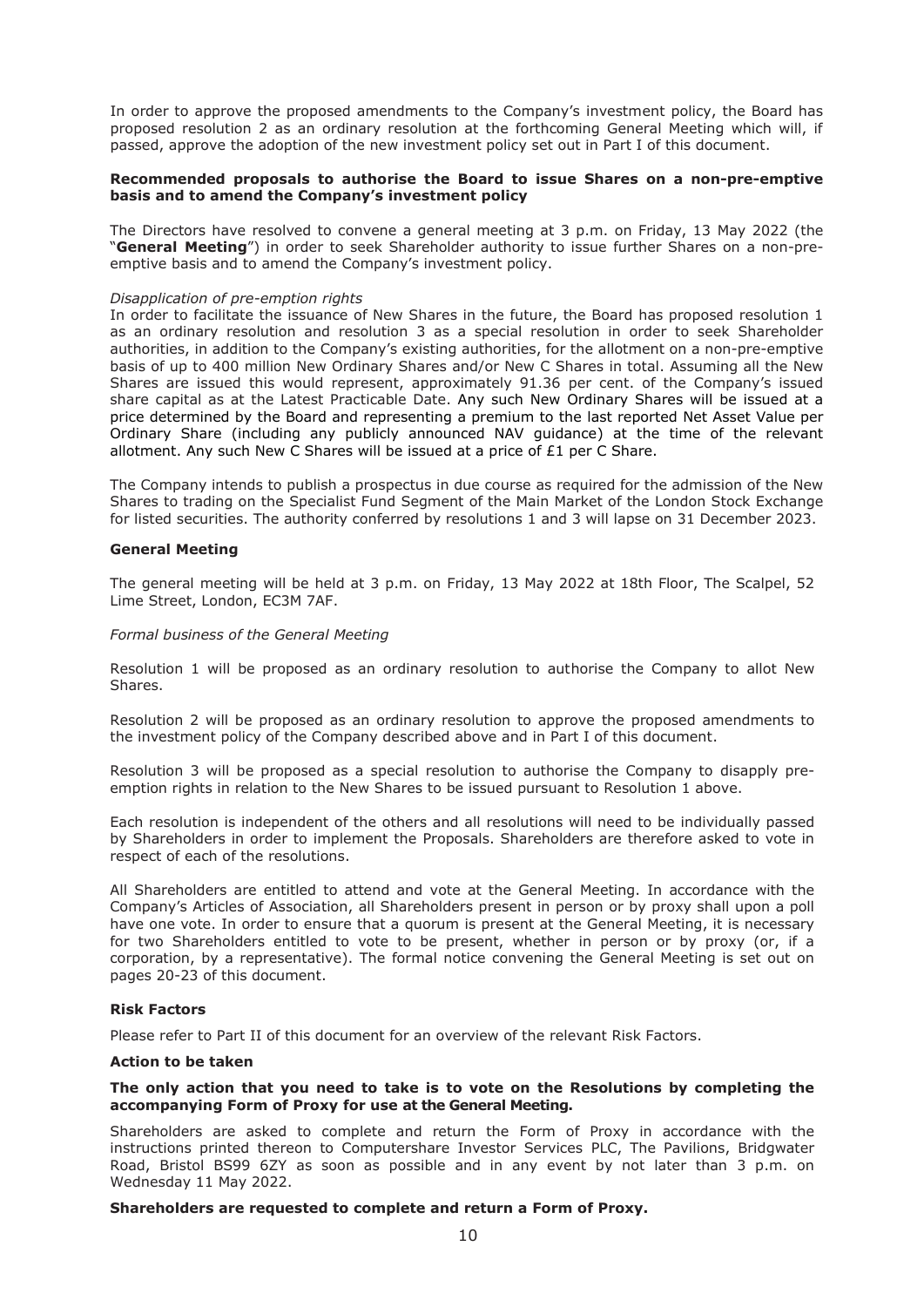### **Recommendation**

The Directors consider the proposals set out in this document to be in the best interests of Shareholders as a whole. Accordingly, the Directors unanimously recommend that Shareholders vote in favour of the Resolutions to be proposed at the General Meeting. The Directors intend to vote in favour of the Resolutions in respect of their holdings of Ordinary Shares amounting to 157,245 Ordinary Shares in aggregate (representing approximately 0.04 per cent. of the issued Ordinary Share capital of the Company as at 21 April 2022, being the Latest Practicable Date).

Yours faithfully

**John S Leggate CBE** (Chair)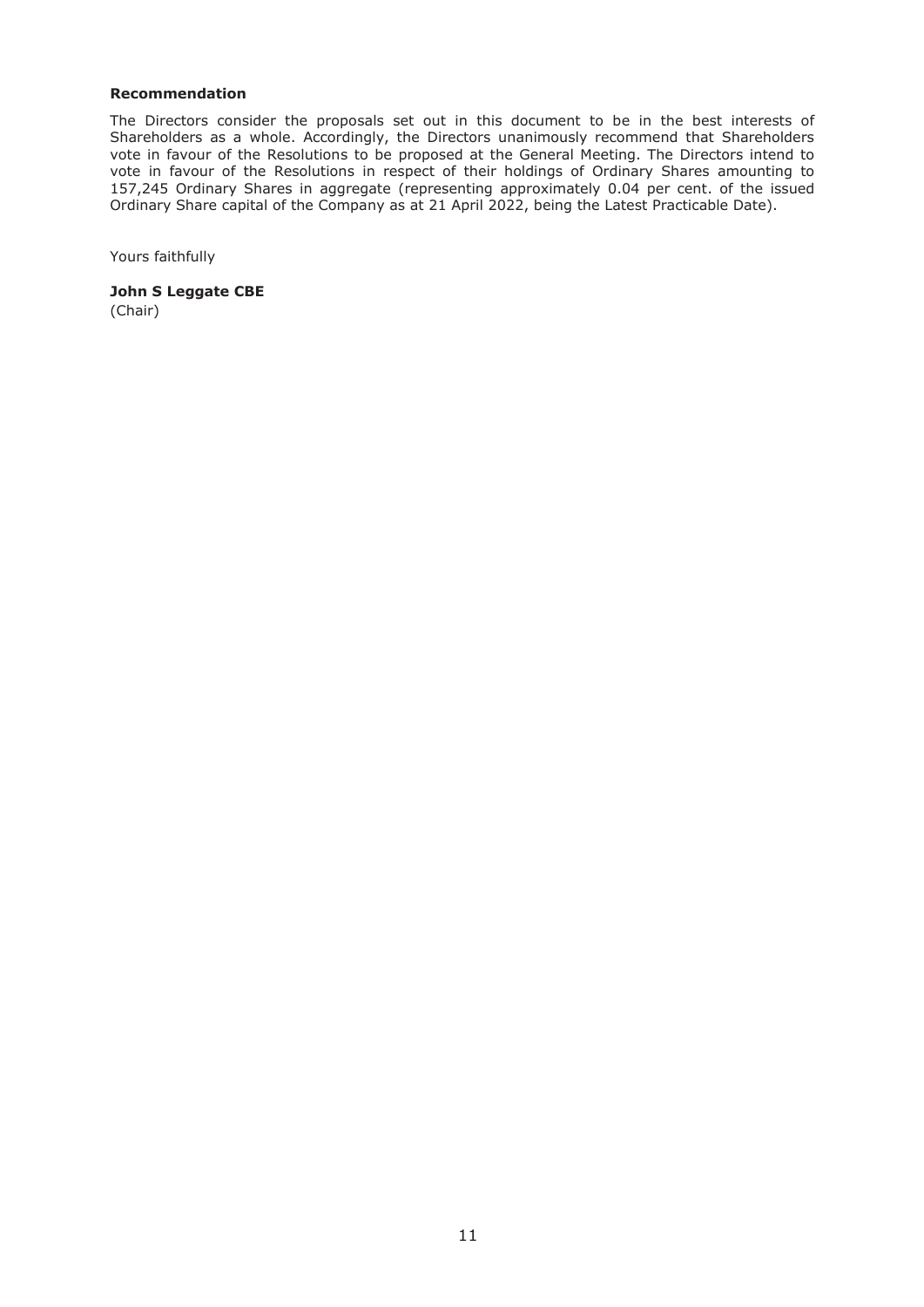#### **PART I**

## **Summary of Proposed Changes to the Investment Policy**

### 1. **Existing investment policy**

The Company's current investment policy is as follows:

The Company invests in a diversified portfolio of utility scale energy storage systems, which utilise batteries and may also utilise generators. The ESS Projects comprising the Portfolio will be located in diverse locations across Great Britain, the Republic of Ireland and Northern Ireland.

Individual projects will be held within special purpose vehicles into which the Company invests through equity and/or debt instruments. It is intended that each ESS Project Company will hold one ESS Project but an ESS Project Company may own more than one ESS Project. The Company will typically seek legal and operational control through direct or indirect stakes of up to 100 per cent. in such ESS Project Companies, but may participate in joint ventures or co-investments, including, without limitation with other investors or entities managed, operated or advised by the Gresham House Group, where this approach enables the Company to gain exposure to assets within the Company's investment policy, the like of which the Company would not otherwise be able to acquire on a wholly-owned basis. In such circumstances the Company will seek to secure its shareholder rights through protective provisions in shareholders' agreements, co-investment agreements and other transactional documents.

#### 1.1 Asset type and diversification

The Company invests primarily in ESS Projects using lithium-ion battery technology as such technology is considered by the Company to offer the best risk/return profile. However, the Company is adaptable as to which energy storage technology is used by the projects in which it invests and will monitor projects and may invest in projects with alternative battery technologies such as sodium and zinc derived technologies, or other forms of energy storage technology (such as flow batteries/machines and compressed air technologies), and will consider such investments (including combinations thereof), where they meet the Company's investment objective and policy.

The Company intends to invest with a view to holding assets until the end of their useful life. ESS Projects may also be disposed of, or otherwise realised, where the Manager determines in its discretion that such realisation is in the interests of the Company. Such circumstances may include (without limitation) disposals for the purposes of realising or preserving value, or of realising cash resources for reinvestment or otherwise.

The Company intends that the ESS Projects in which it invests will primarily generate revenue from in front of meter services, but may also provide behind-the-meter services.

ESS Projects will be selected with a view to achieving appropriate diversification in respect of the Portfolio.

First*,* diversification will be sought by geographical location of the ESS Projects in which the Company invests across Great Britain, the Republic of Ireland and Northern Ireland, provided that no more than 10 per cent. of Gross Asset Value (calculated at the time of investment) may be invested in the Republic of Ireland and Northern Ireland.

Second, it is the Company's intention that at the point at which any new investment is made, no single project (or interest in any project) will have an acquisition price (or, if an additional interest in an existing investment is being acquired, the combined value of the Company's existing investment and the additional interest acquired shall not be) greater than 20 per cent. of Gross Asset Value (calculated at the time of investment). However, in order to retain flexibility, the Company will be permitted to invest in a single project (or interest in a project) that has an acquisition price of up to a maximum of 30 per cent. of Gross Asset Value (calculated at the time of acquisition). The Company will also target a diversified exposure with the aim of holding interests in not less than five separate projects at any one time.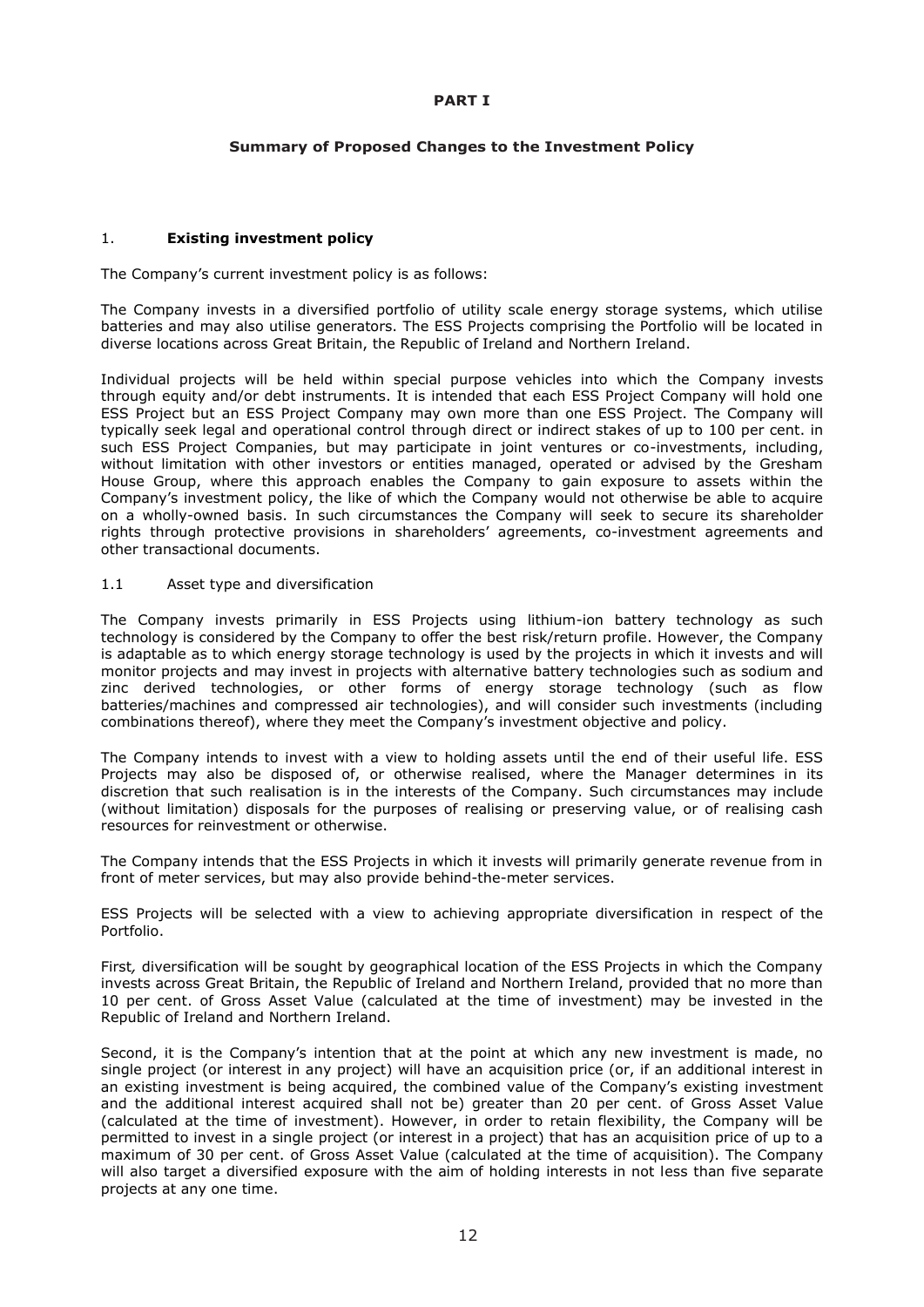Third, the Company intends to achieve diversification by securing multiple and varied revenue sources throughout the Portfolio by investing in ESS Projects which benefit from a number of different income streams with different contract lengths and return profiles through individual ESS Projects, as well as by enabling the ESS Projects in which the Company invests to take advantage of a number of different revenue sources. It is intended that the main revenue sources will be:

In Great Britain:

- Firm Frequency Response the Company intends to invest in ESS Projects that generate firm frequency response revenues including from FFR contracts through which the Company and/or its subsidiaries will provide, on a firm basis, dynamic or non-dynamic response services to changes in frequency, to help balance the grid and avoid power outages. It is anticipated that Noriker or third parties may provide electricity trading services to Projects Companies on a commercial basis for an arm's-length fee.
- Asset optimisation the Company intends to invest in ESS Projects that generate revenues from importing and exporting, or generating and exporting in the case of ESS Projects including generators, power in the wholesale market and the National Grid-administered Balancing Mechanism.
- Capacity market the Company intends to invest in ESS Projects that generate revenues by access to the benefit of contracts, or through entering into new contracts, to provide back-up capacity power to the Electricity Market Reform delivery body via 1 year and 15 year capacity market contracts.
- Triads and other National Grid-related income the Company intends to invest in ESS Projects that generate revenues from the three half-hour periods of highest system demand on the Great Britain electricity transmission system between November and February each year, separated by at least ten clear days and other National Grid-related income including Generator Distribution Use of System, through which benefits are paid by DNOs to suppliers, which are passed through to electricity generators in their power purchase agreements and the National Grid's Balancing Use of System ("**BSUoS**"), which recovers costs through charges levied on electricity generators and suppliers. In addition, the balancing system produces small half-hourly residual cashflows that are generally negative (a disbenefit to distributed generators) but can be positive (a benefit) and are allocated to suppliers in the same way as BSUoS charges.

In the Republic of Ireland and Northern Ireland the key source of revenue for storage is through DS3 System Services contracts - both volume uncapped and volume capped. If successful in a procurement exercise for a volume uncapped contract, a service provider is paid a regulated tariff approved by the relevant regulatory authorities. Some fast responding battery energy storage projects were awarded volume capped contracts (with a fixed term of six years) in the 2019 auction. Revenue may also be possible through the Capacity Payment Mechanism (which involves an auction for capacity revenues) or wholesale trading revenues.

ESS Projects in which the Company invests may diversify their revenue sources further by collaborating with renewable generators or large users of power in close proximity to an ESS Project, or providing availability based services to restore electric power stations or part of electric grids to operation. In such circumstances, the proportion of revenues coming from electricity sales may materially increase from that indicated above. ESS Projects in which the Company may invest in Great Britain may also be able to enter into FFR contracts with Distribution System Operators ("**DSO**") and provide reactive power services to the National Grid the timing of which is according to the current evolving DSO model.

Fourth, the Company aims to achieve diversification within the Portfolio through the use of a range of third party providers, insofar as appropriate, in respect of each energy storage project such as developers, EPC contractors, battery manufacturers and landlords.

Finally, each ESS Project internally mitigates operational risk because each ESS Project will contain a battery system with a number of battery modules in each stack, each of which is independent and can be replaced separately, thereby reducing the impact on the project as a whole of the failure of one or more battery modules.

#### 1.2 Other investment restrictions

The Company will generally acquire ESS Projects where construction is substantially complete and where ESS Projects are capable of commercial operations ("**Operational Projects**"). Operational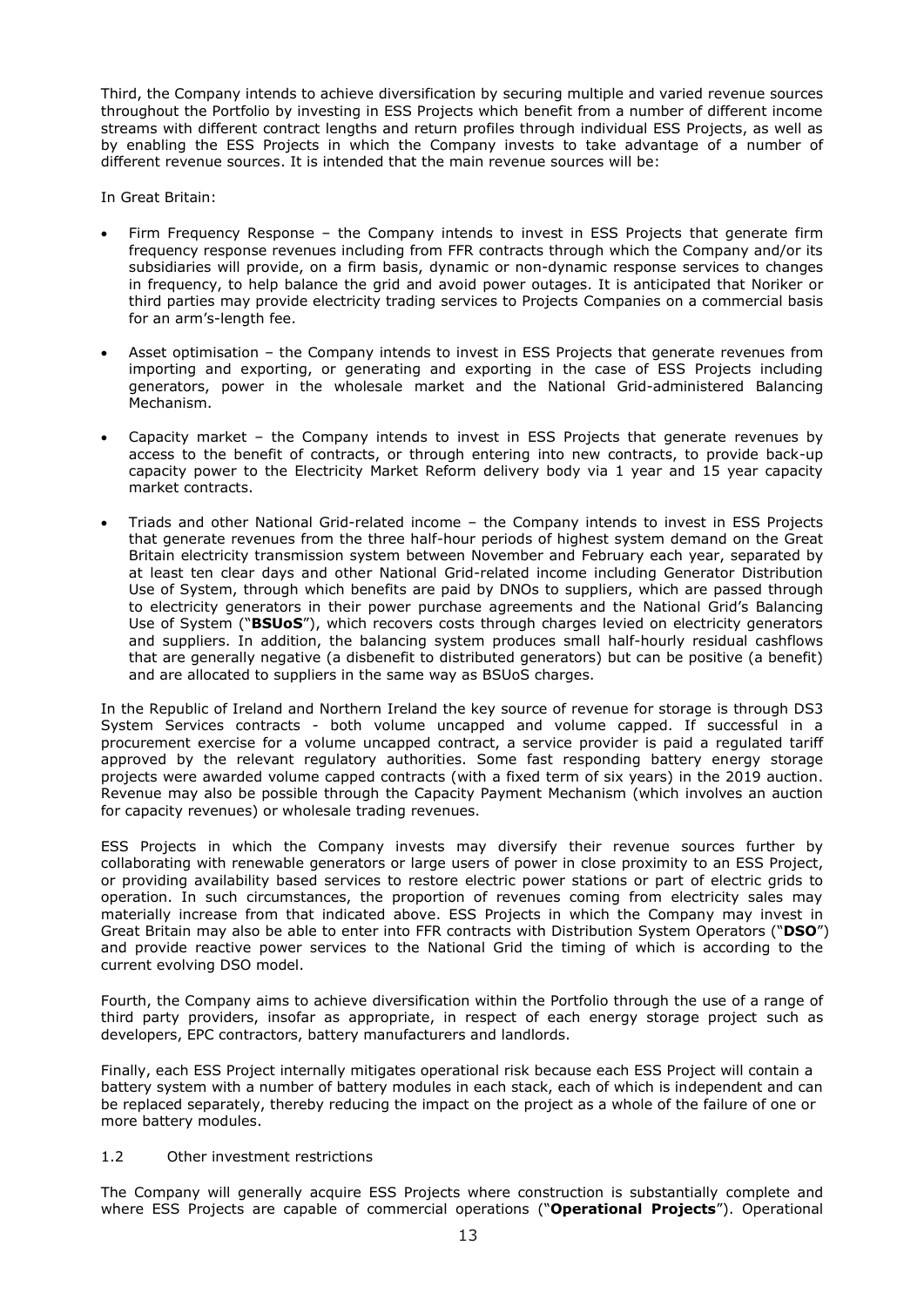Projects will need to have in place a completed lease on satisfactory terms in relation to the land where that ESS Project is situated, an executed grid connection agreement and completion of relevant commissioning tests (in Great Britain, this includes a G59 Certificate or a G99 Certificate confirming commissioning completion). Once an Operational Project is acquired, the Company may invest in upgrades by loans or otherwise and enter into new lease arrangements to increase the size of the site, new planning permissions enabling construction of an increased capacity ESS Project on that land, a new and/or amended grid connection agreement which provides for increased capacity, and/or an EPC contract or EPCm contract suite to undertake construction of the relevant upgrades.

The Company may also acquire ESS Projects or rights to acquire ESS Projects which are ready to build that as a minimum have in place a completed lease, lease option, or agreement for lease, on satisfactory terms in relation to the land where that ESS Project is situated, full planning permission enabling the construction of a suitable ESS Project on that land, a grid connection offer, and an agreed form EPC contract or EPCm contract suite ("**Ready to Build Projects**"). The Company may acquire such Ready to Build Projects for a nominal upfront consideration provided that (i) any remaining consideration is paid by the Company only where construction is substantially complete and where such ESS Projects are capable of commercial operations and (ii) the Company has a put option to transfer back the Ready to Build Project to the seller in certain circumstances.

The Company may provide loan finance to ESS Project Companies so that the ESS Project Companies can acquire equipment prior to construction, provided that no more than 15 per cent. of Gross Asset Value (calculated at the time that finance is provided based on the latest available valuations) may be exposed in aggregate to any such loans. The Company may also provide loan finance to Ready to Build Projects for payments under the EPC contract or EPCm contract suite which cannot be classed as being for equipment, provided that no more than 10 per cent. of Gross Asset Value (calculated at the time that finance is provided based on the latest available valuations) may be exposed in aggregate to any such loans.

The Company does not intend to invest in listed closed-ended investment funds or in any other investment fund (other than, potentially, in money market funds as cash equivalents) and in any event shall not invest any more than 15 per cent. of its total assets in listed closed-ended investment funds or in any other investment fund.

#### 1.3 Investment in Developers

The Company may invest in one or more Developers of ESS Projects through equity issued by the relevant Developer, provided that investment in Developers (calculated at the time of investment) shall be capped at £1 million in aggregate.

## 1.4 Cash management

Uninvested cash or surplus capital may be invested on a temporary basis in:

- cash or cash equivalents, money market instruments, money market funds, bonds, commercial paper or other debt obligations with banks or other counterparties having a "single A" or higher credit rating as determined by any internationally recognised rating agency selected by the Board which, may or may not be registered in the EU; and
- any UK "government and public securities" as defined for the purposes of the FCA Rules.
- 1.5 Leverage and derivatives

The Company does intend to assess its ability to raise debt and is expected to introduce leverage (at the Company level and/or the level of one or more of its subsidiaries, such leverage to be introduced directly or through one or more subsidiaries) once sufficient assets have been acquired and to the extent funding is available on acceptable terms. In addition, it may from time to time use borrowing for short-term liquidity purposes which could be achieved through a loan facility or other types of collateralised borrowing instruments. The Company is permitted to provide security to lenders in order to borrow money, which may be by way of mortgages, charges or other security interests or by way of outright transfer of title to the Company's assets. The Directors will restrict borrowing to an amount not exceeding 50 per cent. of the Company's Net Asset Value at the time of drawdown. There will be no cross collateralization between the ESS Projects.

Derivatives may be used for currency, interest rate and power price hedging purposes as set out below and for efficient portfolio management. However, the Directors do not anticipate that extensive use of derivatives will be necessary.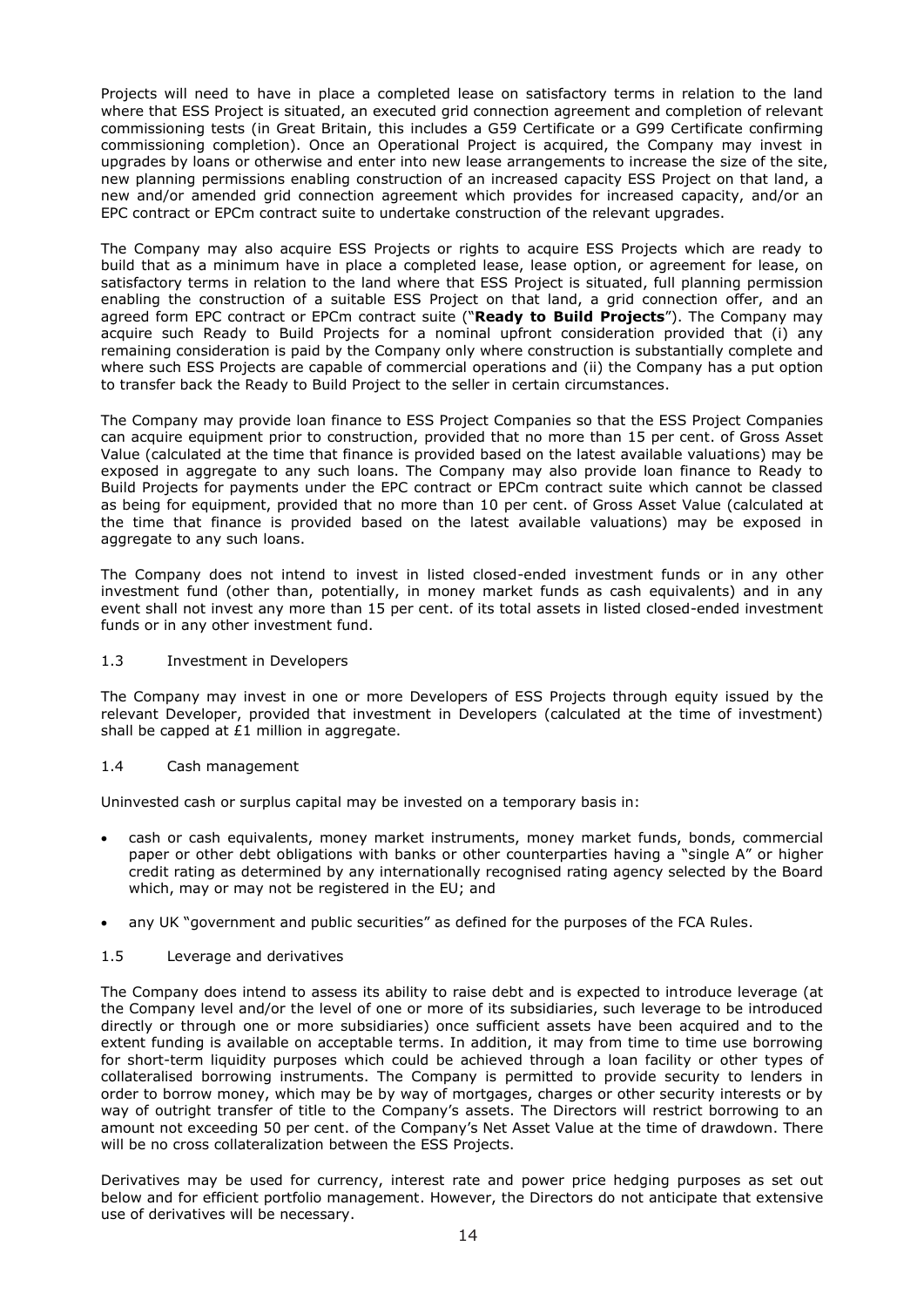#### 1.6 Efficient portfolio management

Efficient portfolio management techniques may be employed by the Company, and this may include (as relevant) currency hedging, interest rate hedging and power price hedging.

### 2. **Proposed new investment policy**

The Board recommends that the Company adopts a new investment policy. The changes to the existing investment policy proposed to be made by Resolution 2 as an ordinary resolution at the General Meeting are shown marked-up to the existing investment policy as follows:

The Company invests in a diversified portfolio of utility scale energy storage systems, which utilise batteries and may also utilise generators. The ESS Projects comprising the Portfolio will be located in diverse locations across Great Britain, the Republic of Ireland and Northern Ireland and the Overseas Jurisdictions.

Individual projectsESS Projects will be held within special purpose vehicles into which the Company invests through equity and/or debt instruments. It is intended that each ESS Project Company will hold one ESS Project but an ESS Project Company may own more than one ESS Project. The Company will typically seek legal and operational control through direct or indirect stakes of up to 100 per cent. in such ESS Project Companies, but may participate in joint ventures or co-investments, including, without limitation with other investors or entities managed, operated or advised by the Gresham House Group, where this approach enables the Company to gain exposure to assets within the Company's investment policy, the like of which the Company would not otherwise be able to acquire on a wholly-owned basis. In such circumstances the Company will seek to secure its shareholder rights through protective provisions in shareholders' agreements, co-investment agreements and other transactional documents.

#### 2.1 Asset type and diversification

The Company invests primarily in ESS Projects using lithium-ion battery technology as such technology is considered by the Company to offer the best risk/return profile. However, the Company is adaptable as to which energy storage technology is used by the projects in which it invests and will monitor projects and may invest in projects with alternative battery technologies such as sodium and zinc derived technologies, or other forms of energy storage technology (such as flow batteries/machines and compressed air technologies), and will consider such investments (including combinations thereof), where they meet the Company's investment objective and policy.

The Company intends to invest with a view to holding assets until the end of their useful life. ESS Projects may also be disposed of, or otherwise realised, where the Manager determines in its discretion that such realisation is in the interests of the Company. Such circumstances may include (without limitation) disposals for the purposes of realising or preserving value, or of realising cash resources for reinvestment or otherwise.

The Company intends that the ESS Projects in which it invests will primarily generate revenue from in front of meter services, but may also provide behind-the-meter services.

ESS Projects will be selected with a view to achieving appropriate diversification in respect of the Portfolio.

First*,* diversification will be sought by geographical location of the ESS Projects in which the Company invests across Great Britain, the Republic of Ireland and Northern IrelandGreat Britain and the Overseas Jurisdictions, provided that no more than 310 per cent. of Gross Asset Value (calculated at the time of investment) may be invested in the Republic of Ireland and Northern Irelandthe Overseas Jurisdictions.

Second, it is the Company's intention that at the point at which any new investment is made, no single project (or interest in any project) will have an acquisition price (or, if an additional interest in an existing investment is being acquired, the combined value of the Company's existing investment and the additional interest acquired shall not be) greater than 20 per cent. of Gross Asset Value (calculated at the time of investment). However, in order to retain flexibility, the Company will be permitted to invest in a single project (or interest in a project) that has an acquisition price of up to a maximum of 30 per cent. of Gross Asset Value (calculated at the time of acquisition). The Company will also target a diversified exposure with the aim of holding interests in not less than five separate projects at any one time.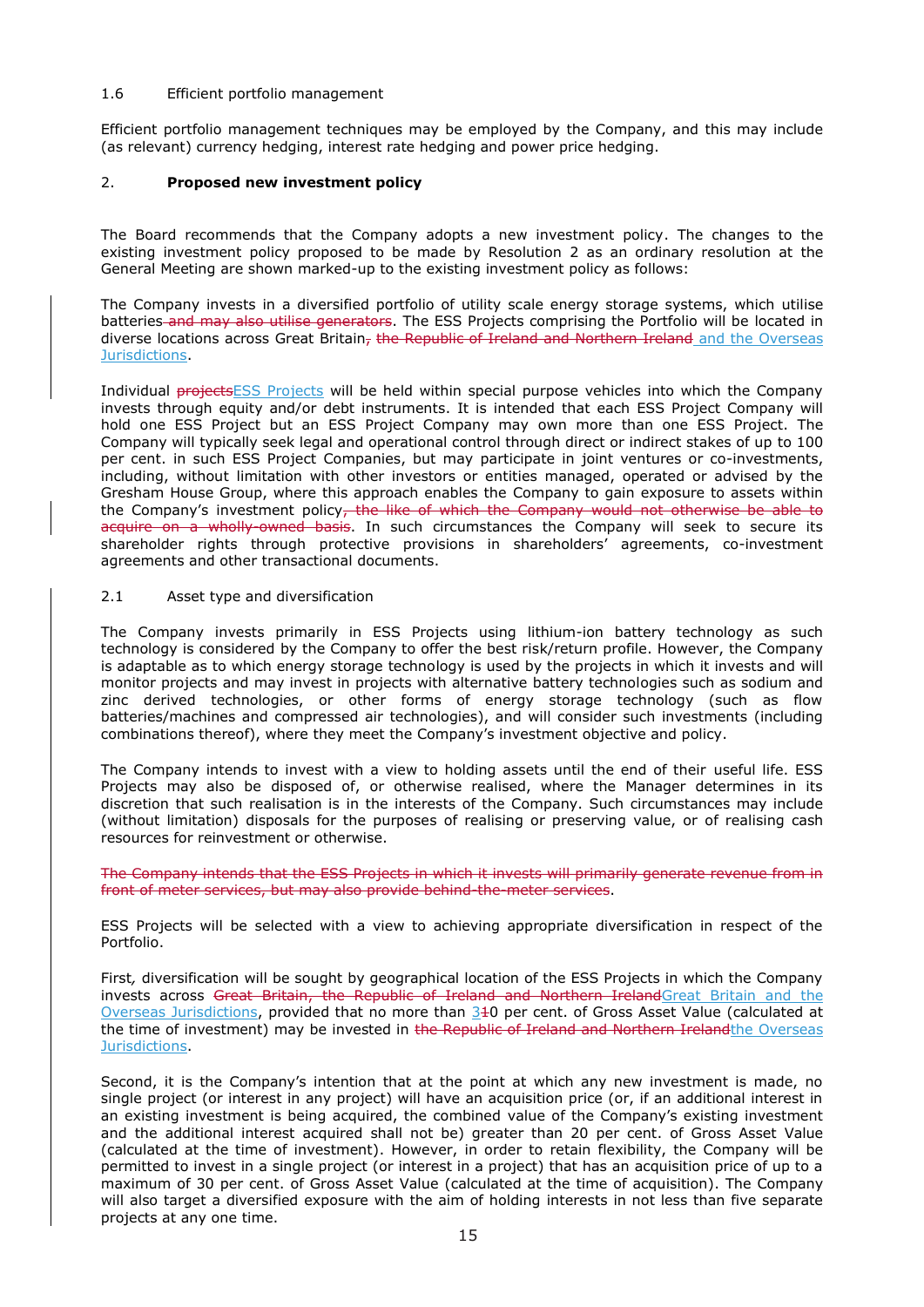Third, the Company intends to achieve diversification by securing multiple and varied revenue sources throughout across the Portfolio by investing in ESS Projects which can benefit from a number of different income streams with different contract lengths and return profiles. The Company intends that the ESS Projects in which it invests will primarily generate revenue from in front of meter services, but may also provide behind-the-meter services. The Company may invest in changes to its equipment, technical configurations and technology in order to access revenue streams as they become available, noting that revenue streams and revenue stacking continues to evolve not only in Great Britain but also in the Overseas Jurisdictions as the energy storage market matures. through individual ESS Projects, as well as by enabling the ESS Projects in which the Company invests to take advantage of a number of different revenue sources. It is intended that the main revenue sources will be:

2.2 In Great Britain:

1. Firm Frequency Response – the Company intends to invest in ESS Projects that generate firm frequency response revenues including from FFR contracts through which the Company and/or its subsidiaries will provide, on a firm basis, dynamic or non-dynamic response services to changes in frequency, to help balance the grid and avoid power outages. It is anticipated that Noriker or third parties may provide electricity trading services to Projects Companies on a commercial basis for an arm's-length fee.

2. Asset optimisation – the Company intends to invest in ESS Projects that generate revenues from importing and exporting, or generating and exporting in the case of ESS Projects including generators, power in the wholesale market and the National Grid-administered Balancing Mechanism.

3. Capacity market – the Company intends to invest in ESS Projects that generate revenues by access to the benefit of contracts, or through entering into new contracts, to provide back-up capacity power to the Electricity Market Reform delivery body via 1 year and 15 year capacity market contracts.

4. Triads and other National Grid-related income – the Company intends to invest in ESS Projects that generate revenues from the three half-hour periods of highest system demand on the Great Britain electricity transmission system between November and February each year, separated by at least ten clear days and other National Grid-related income including Generator Distribution Use of System, through which benefits are paid by DNOs to suppliers, which are passed through to electricity generators in their power purchase agreements and the National Grid's Balancing Use of System ("**BSUoS**"), which recovers costs through charges levied on electricity generators and suppliers. In addition, the balancing system produces small half-hourly residual cashflows that are generally negative (a disbenefit to distributed generators) but can be positive (a benefit) and are allocated to suppliers in the same way as BSUoS charges.

In the Republic of Ireland and Northern Ireland the key source of revenue for storage is through DS3 System Services contracts - both volume uncapped and volume capped. If successful in a procurement exercise for a volume uncapped contract, a service provider is paid a regulated tariff approved by the relevant regulatory authorities. Some fast responding battery energy storage projects were awarded volume capped contracts (with a fixed term of six years) in the 2019 auction. Revenue may also be possible through the Capacity Payment Mechanism (which involves an auction for capacity revenues) or wholesale trading revenues.

ESS Projects in which the Company invests may diversify their revenue sources further by collaborating with renewable generators or large users of power in close proximity to an ESS Project, or providing availability based services to restore electric power stations or part of electric grids to operation. The Company may also invest in ESS Projects with Co-Location Arrangements in the Overseas Jurisdictions, and may purchase solar panels for use at such co-located ESS Projects in the Overseas Jurisdictions provided that the proportion of an investment spent on purchases of solar panels does not exceed six per cent. of Gross Asset Value (calculated at the time of such purchase). In such circumstances, the proportion of revenues coming from electricity sales may materially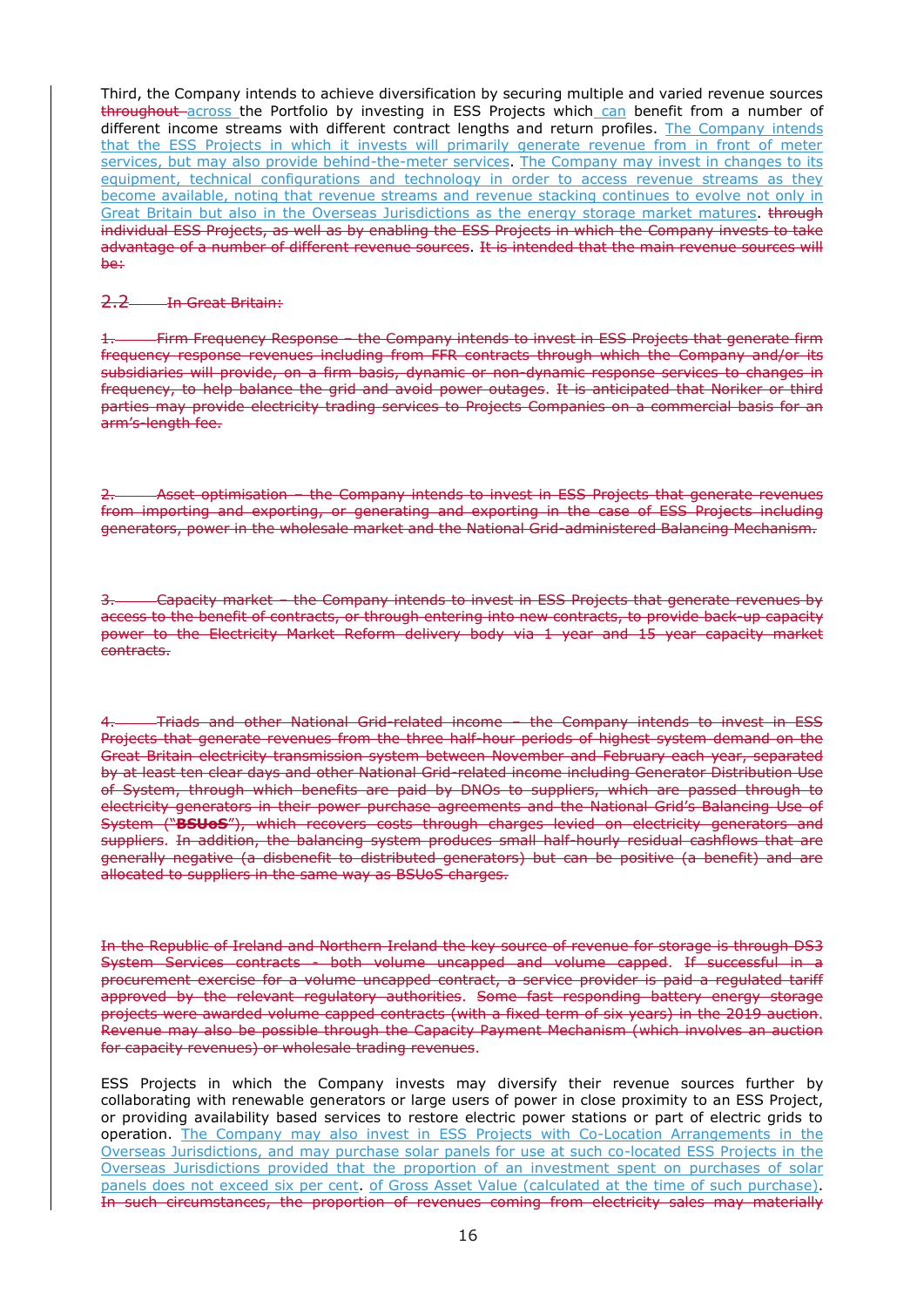increase from that indicated above. ESS Projects in which the Company may invest in Great Britain may also be able to enter into FFR contracts with Distribution System Operators ("**DSO**") and provide reactive power services to the National Grid the timing of which is according to the current evolving DSO model.

Fourth, the Company aims to achieve diversification within across the Portfolio through the use of a range of third party providers, insofar as appropriate, in respect of each energy storage project such as developers, EPC contractors, battery manufacturers and landlords.

- 3. Finally, each ESS Project internally mitigates operational risk because each ESS Project will contain a battery system with a number of battery modules in each stack, each of which is independent and can be repaired, upgraded or replaced separately, thereby reducing the impact on the project as a whole of the failure of one or more battery modules.
- 3.1 Other investment restrictions

The Company will generally acquire ESS Projects where construction is substantially complete and where ESS Projects are capable of commercial operations ("**Operational Projects**"). Operational Projects will need to have in place sufficient land rights, either in the form of a freehold interest or substantially similar interest in the Overseas Jurisdictions or a completed lease on satisfactory terms in relation to the land where that ESS Project is situated, an executed-grid connection agreement or grid sharing or such other rights to import or export from the relevant network as are market standard and completion of relevant commissioning tests (in Great Britain, this includes a G59 Certificate or a G99 Certificate confirming commissioning completion).

The Company may also acquire ESS Projects or rights to acquire ESS Projects which are considered "shovel ready" that as a minimum have in place sufficient land rights either in the form of a freehold interest or substantially similar interest in the Overseas Jurisdictions or a completed lease, lease option, or agreement for lease, on satisfactory terms in relation to the land where that ESS Project is situated, full planning permission enabling the construction of a suitable ESS Project on that land, and a grid connection offer or grid sharing or such other rights to import or export from the relevant network as are market standard prior to connection works being completed ("**Ready to Build Projects**").

The Company may invest in Ready to Build Projects provided that no more than 10 per cent. of Gross Asset Value (calculated at the time consideration is paid for such acquisition) may be exposed in aggregate to such Ready to Build Projects. If the Company wishes to acquire other Ready to Build Projects in excess of the 10 per cent. of Gross Asset Value restriction, it may acquire such Ready to Build Projects for a nominal upfront consideration provided that (i) any remaining consideration is paid by the Company only where construction is substantially complete and where such ESS Projects are capable of commercial operations and (ii) the Company has a put option to transfer back the Ready to Build Project to the seller in certain circumstances.

Once an Operational Project is acquired, the Company may invest in upgrades by loans or otherwise and enter into new lease arrangements to increase the size of the site, new planning permissions enabling construction of an increased capacity ESS Project on that land, a new and/or amended grid connection agreement which provides for increased capacity, and/or an EPC contract or EPCm contract suite to undertake construction of the relevant upgrades.

The Company may also acquire ESS Projects or rights to acquire ESS Projects which are ready to build that as a minimum have in place a completed lease, lease option, or agreement for lease, on satisfactory terms in relation to the land where that ESS Project is situated, full planning permission enabling the construction of a suitable ESS Project on that land, a grid connection offer, and an agreed form EPC contract or EPCm contract suite ("**Ready to Build Projects**"). The Company may acquire such Ready to Build Projects for a nominal upfront consideration provided that (i) any remaining consideration is paid by the Company only where construction is substantially complete and where such ESS Projects are capable of commercial operations and (ii) the Company has a put option to transfer back the Ready to Build Project to the seller in certain circumstances.

The Company may provide loan finance to ESS Project Companies before they hold Operational Projects so that the ESS Project Companies can acquire equipment prior to constructionor make payments in connection with the ESS Project's construction or delivery, provided that no more than  $2545$  per cent. of Gross Asset Value (calculated at the time that finance is provided based on the latest available valuations) may be exposed in aggregate to any such loans. The Company may also provide loan finance to Ready to Build Projects for payments under the EPC contract or EPCm contract suite which cannot be classed as being for equipment, provided that no more than 10 per cent. of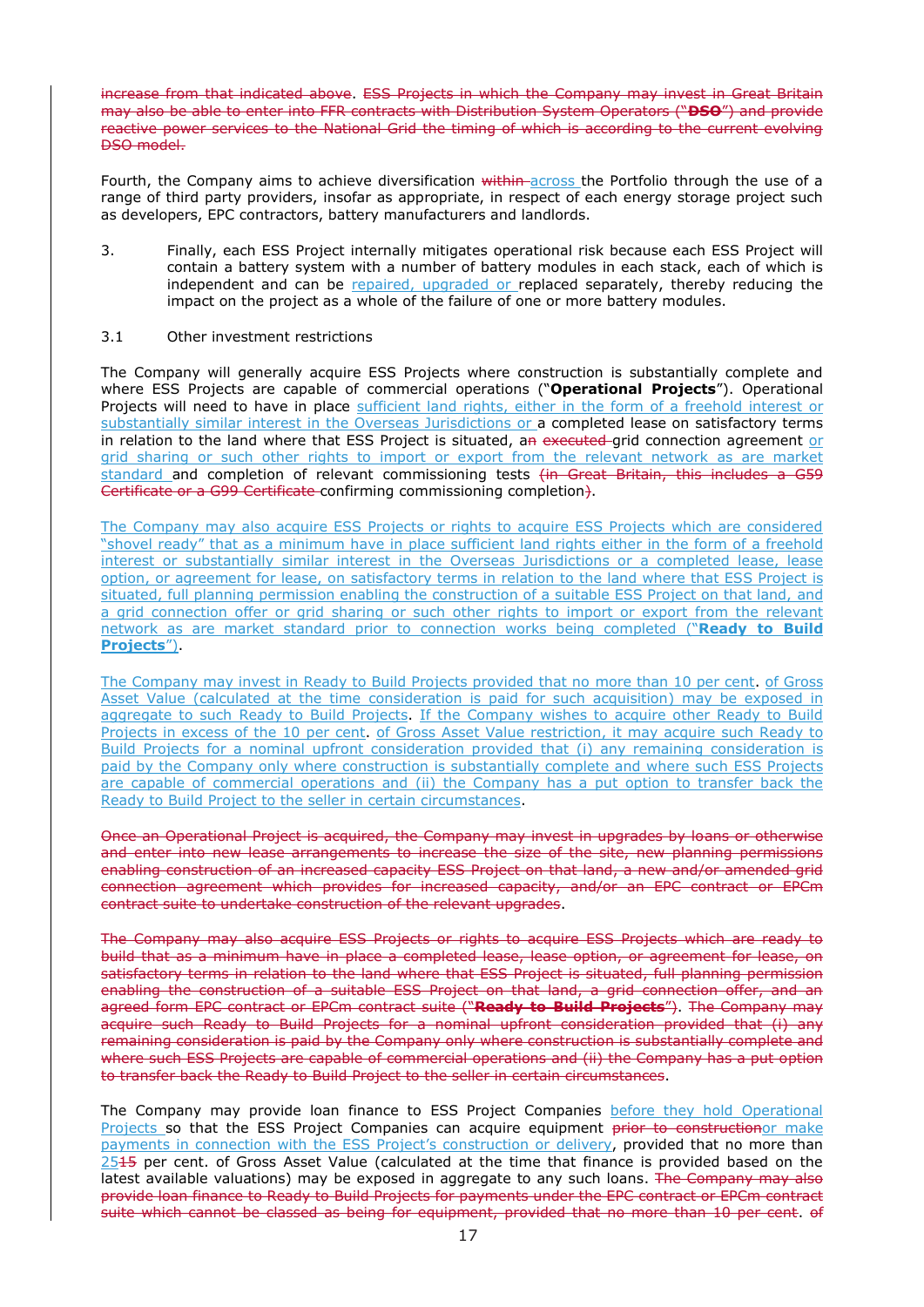#### Gross Asset Value (calculated at the time that finance is provided based on the latest available valuations) may be exposed in aggregate to any such loans.

Once an Operational Project is acquired, or after a Ready to Build Project becomes an Operational Project, the Company may invest in upgrades by loans or otherwise and enter into new lease arrangements to increase the size of the site, new planning permissions enabling construction of an increased capacity ESS Project on that land, a new and/or amended grid connection which provides for increased capacity or altered technical parameters, and/or an EPC contract, EPCm contract suite or other construction contracts to undertake construction of the relevant upgrades.

The Company does not intend to invest in listed closed-ended investment funds or in any other investment fund (other than, potentially, in money market funds as cash equivalents) and in any event shall not invest any more than 15 per cent. of its total assets in listed closed-ended investment funds or in any other investment fund.

#### 3.2 Investment in Developers

The Company may invest in one or more Developers of ESS Projects through equity issued by the relevant Developer, provided that investment in Developers (calculated at the time of investment) shall be capped at £1 million in aggregate.

## 3.3 Cash management

Uninvested cash or surplus capital may be invested on a temporary basis in:

- cash or cash equivalents, money market instruments, money market funds, bonds, commercial paper or other debt obligations with banks or other counterparties having a "single A" or higher credit rating as determined by any internationally recognised rating agency selected by the Board which, may or may not be registered in the European Union; and
- any UK "government and public securities" as defined for the purposes of the FCA Rules.
- 3.4 Leverage and derivatives

The Company does intend to assess its ability tomay raise debt and is expected to introduce leverage (at the Company level and/or the level of one or more of its subsidiaries, such leverage to be introduced directly or through one or more subsidiaries) once sufficient assets have been acquired and to the extent funding is available on acceptable terms. In addition, it may from time to time use borrowing for short-term liquidity purposes which could be achieved through a loan facility or other types of collateralised borrowing instruments. The Company Group is permitted to provide security to lenders in order to borrow money, which may be by way of mortgages, charges or other security interests or by way of outright transfer of title to the Company's Group's assets. The Directors will restrict borrowing to an amount not exceeding 50 per cent. of the Company's Net Asset Value at the time of drawdown. There will be no cross collateralization between the ESS Projects.

Derivatives may be used for currency, interest rate and power price hedging purposes as set out below and for efficient portfolio management. However, the Directors do not anticipate that extensive use of derivatives will be necessary.

### 3.5 Efficient portfolio management

Efficient portfolio management techniques may be employed by the CompanyGroup, and this may include (as relevant) currency hedging, interest rate hedging and power price hedging.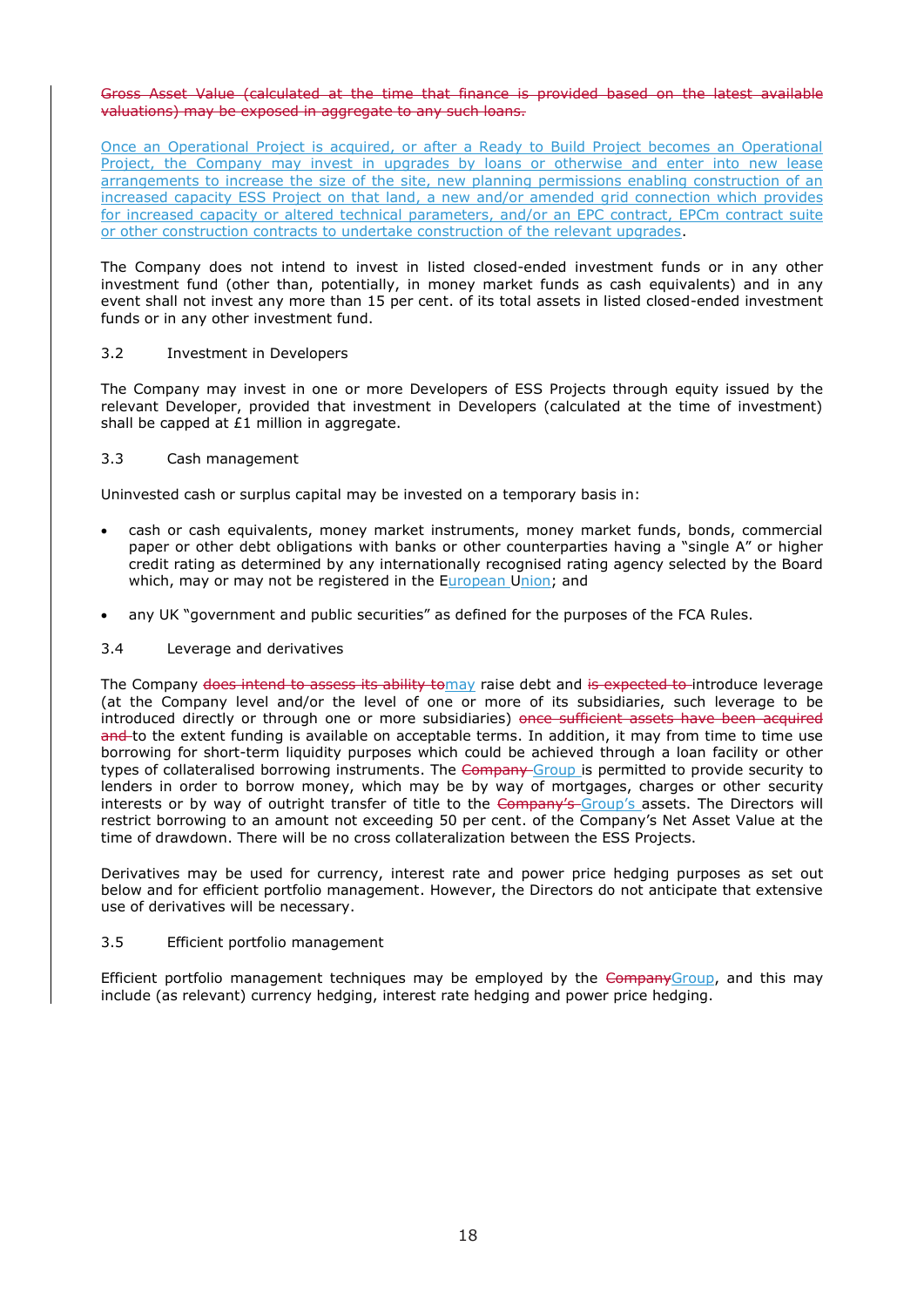#### **PART II**

#### **Risk Factors**

The Directors consider that the following material risk factors should be taken into account by Shareholders when assessing whether to vote in favour of the proposed changes to the Company's investment policy and the disapplication of pre-emption rights**:**

- 1. Development exposure The Company may acquire Ready to Build Projects or the rights to acquire Ready to Build Projects, without the protection of an acquisition structure where almost all the consideration is paid at commissioning and in the interim period the Company would benefit from a put option to return the project to the seller. As a result, the Company may be exposed to certain risks associated with owning or funding a Ready to Build Project prior to commissioning, such as cost overruns, construction delay and construction defects which may be outside the Company's control and which could result in the anticipated returns of the Company from acquisition of such Ready to Build Projects adversely affected or the Company being unable to commission all or some of the Ready to Build Projects.
- 2. Overseas Jurisdictions The Company has historically focused on investment in energy storage infrastructure in the UK and the Republic of Ireland and is now actively considering investments in the Overseas Jurisdictions. Neither the Company nor the Manager has a track record of historic performance in relation to investments in the Overseas Jurisdictions and investments in new geographies may not achieve the expected results or returns. The laws and regulations of various jurisdictions in which the Group invests or may invest may impose restrictions that would not exist in Great Britain. Such jurisdictions may have their own legal, economic, political, social, cultural, business, industrial and labour and environmental risks and projects in those jurisdictions may require approvals under corporate, securities, foreign investment and other similar laws and may require financing and structuring alternatives that differ significantly from those customarily used in Great Britain. In addition, while some suppliers to the energy storage industry are based in the Overseas Jurisdictions, not all Overseas Jurisdictions benefit from a comprehensive or well-known cohort of EPC contractors, O&M providers, or optimisers. As trading revenue is key to the Company's business plan, not having access to an optimiser in the relevant Overseas Jurisdiction would be considered an increased risk of the ESS Project not achieving the expected results or returns.
- 3. Solar PV Solar PV is a traditional renewable energy technology and substantially de-risked as compared to energy storage; however, it has different risks to storage and the addition of Co-Location Arrangements increases the Company's exposure to a new set of risks associated with a different technology, as well as co-location risk.
- 4. Land The Company may acquire the land on which ESS Projects are located rather than holding land rights only by way of leases for the life of projects. In clean energy transactions it is not customary for projects to be developed and sold with freehold (or substantially similar) land rights, but rather to develop projects with a lease which has a term equal to the proposed life of the project. The Company's existing ESS Projects with leasehold interests are typically for a period of 25-31 years from the date of grant of the lease, with associated rights to extend the lease in certain circumstances. If the Company holds a freehold interest or substantially similar land rights, it will continue to hold land after the ESS Project has reached the end of its life and been decommissioned. The Company would then need to hold or sell the land separate from an ESS Project and there can be no guarantee that the Company would be able to sell it on market terms. In addition, if the Company wished to sell an ESS Project with associated land, it may attract less interested acquirors as it is not customary in the clean energy sector to develop projects on this basis, and therefore the Company may obtain a lower consideration on a disposal than it would if the project was developed with an associated lease.
- 5. Combined restriction on construction and equipment loans The primary security protection for the Company's existing or prior Equipment Loans was a physical asset which had a resale value, whereas the primary security protection for the Company's Construction Loans was a pledge of shares of the ESS Project Company. If construction were to cease and fail to complete for some reason, then enforcing security over an ESS Project Company that may be in the early stages of construction is less likely to make the Company whole for its loan than enforcing security over a tangible asset that could either be resold or reused for one of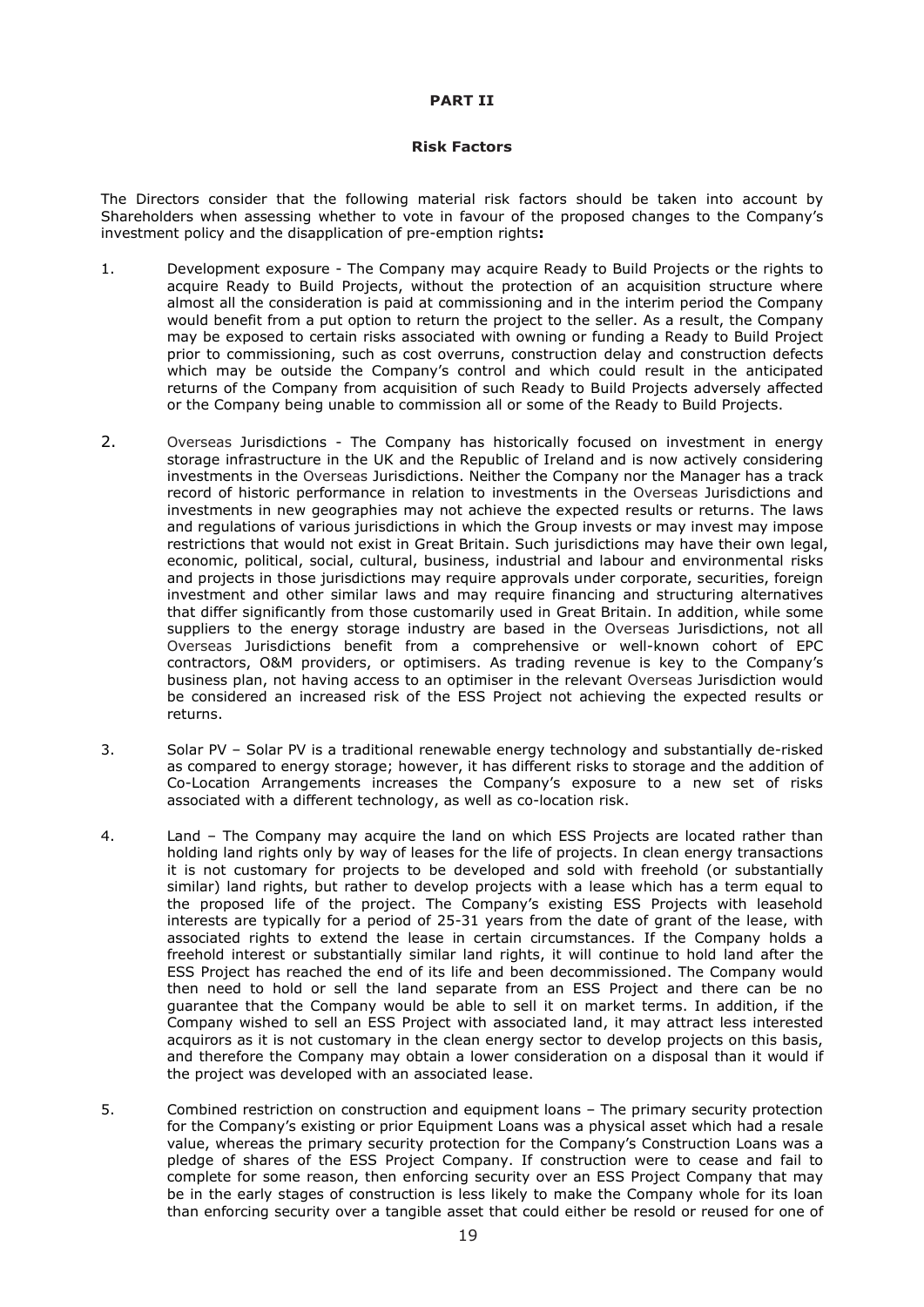the Company's other ESS Projects. By splitting the restrictions on Equipment Loan and Construction Loans, the Company was less exposed to potential failure to commission an ESS Project. The Manager considers pure construction risk to be low, based on its track record of constructing ten projects since IPO with a further eight projects in construction during 2022. In addition, the Manager does not intend to use the 25 per cent. of GAV restriction in order to increase the amount of Construction Loans substantially from their existing ten per cent. of GAV amount. Notwithstanding, there can be no assurance that the Company will be repaid its loans or that the security granted in connection with them will be sufficient to repay such debt.

6. If an existing Shareholder does not subscribe under the relevant Tranche for such number of New Shares as is equal to his or her proportionate ownership of existing Ordinary Shares, his or her proportionate ownership and voting interests in the Company will be reduced and the percentage that his or her existing Ordinary Shares will represent of the total share capital of the Company will be reduced accordingly.

Subject to the paragraph below, there should be no dilution of the Net Asset Value attributable to the existing Ordinary Shares as the issue price of each Tranche of the New Shares will be set at a premium to the net assets attributable to the existing Ordinary Shares. Securities laws of certain jurisdictions may restrict the Company's ability to allow participation by Shareholders in the issue of New Shares.

- 7. The issue price of the New Shares issued on a non-pre-emptive basis cannot be lower than the Net Asset Value per Ordinary Share at the time of allotment. The issue price of the New Shares will be calculated by reference to the latest published unaudited Net Asset Value per Ordinary Share. Such Net Asset Value per Ordinary Share is determined on the basis of the information available to the Company at the time and may be subject to subsequent revisions. Accordingly, there is a risk that, had such issue price been calculated by reference to information that emerged after the calculation date, it could have been greater or lesser than the issue price actually paid by the investors. If such issue price should have been less than the issue price actually paid, investors will have borne a greater premium than intended. If the issue price should have been greater than the issue price actually paid, investors will have paid less than intended and, in certain circumstances, the Net Asset Value of the existing Ordinary Shares may have been diluted.
- 8. Shareholders should be aware that the periodic distributions made to Shareholders will comprise amounts periodically received by the Company in repayment of, or being distributions on its investment in ESS Projects and other investment entities, including distributions of operating receipts of investment entities. Although it is envisaged that receipts from ESS Projects over the life of the Company will generally be sufficient to fund such periodic distributions and repay the value of the Company's original investments in the ESS Projects or other investment entities over the long term, this is based on estimates and cannot be guaranteed. The Company's target returns and dividends for the New Shares are based on assumptions which the Board considers reasonable. However, there is no assurance that all or any assumptions will be justified, and the returns and dividends may be correspondingly reduced. In particular, there is no assurance that the Company will achieve its stated policy on returns and dividends or distributions (which for the avoidance of doubt are guidance only and are not hard commitments or profit forecasts).

The Company's target dividend and future distribution growth will be affected by the Company's underlying investment portfolio and the availability of distributable reserves. Any change or incorrect assumption in relation to the dividends or interest or other receipts receivable by the Company (including in relation to projected electricity prices, availability and operating performance of equipment used in the operation of ESS Projects within the Portfolio, ability to make distributions to Shareholders (especially where the Company has a minority interest in a particular ESS Project) and tax treatment of distributions to Shareholders) may reduce the level of distributions received by Shareholders. In particular, prospective investors should note the requirement of the Company to continue to be eligible to qualify as an investment trust. In addition, any change in the accounting policies, practices or guidelines relevant to the Company and its investments may reduce or delay the distributions received by investors. To the extent that there are impairments to the value of the Company's investments that are recognised in the Company's income statement, this may affect the profitability of the Company and affect the ability of the Company to pay dividends.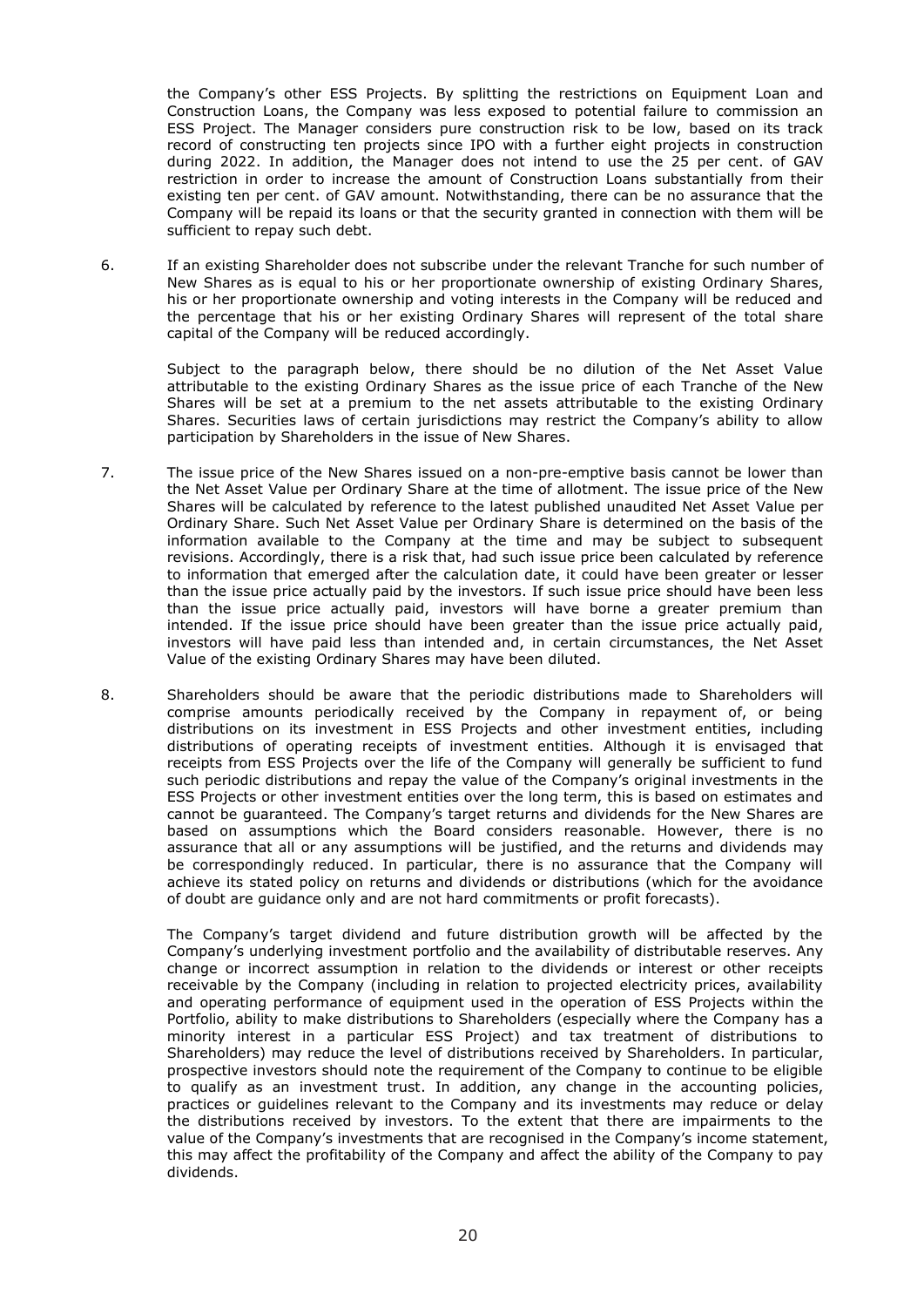- 9. There can be no guarantee that a liquid market in the New Shares will exist. Accordingly, Shareholders may be unable to realise their New Shares at the quoted market price (or at the prevailing Net Asset Value per Ordinary Share), or at all. The London Stock Exchange has the right to suspend or limit trading in a company's securities. Any suspension or limitation on trading in the New Shares may affect the ability of Shareholders to realise their investment.
- 10. The New Shares are designed to be held over the long term and may not be suitable as short term investments. There is no guarantee that any appreciation in the value of the Company's investments will occur and investors may not get back the full value of their investment.

Shareholders should be aware that the value of an investment in the Company is subject to normal market fluctuations and other risks inherent in investing in securities. There is no assurance that any appreciation in the value of the New Shares will occur or that the investment objectives of the Company will be achieved.

11. The Shares may trade at a discount to Net Asset Value and Shareholders may be unable to realise their investments through the secondary market at Net Asset Value. The New Shares may trade at a discount to Net Asset Value for a variety of reasons, including market conditions or to the extent investors undervalue the management activities of the Manager or discount its valuation methodology and judgments of value. While the Board may seek to mitigate any discount to Net Asset Value through discount management mechanisms, there can be no guarantee that they will do so or that such mechanisms will be successful, and the Company accepts no responsibility for any failure of any such strategy to effect a reduction in any discount.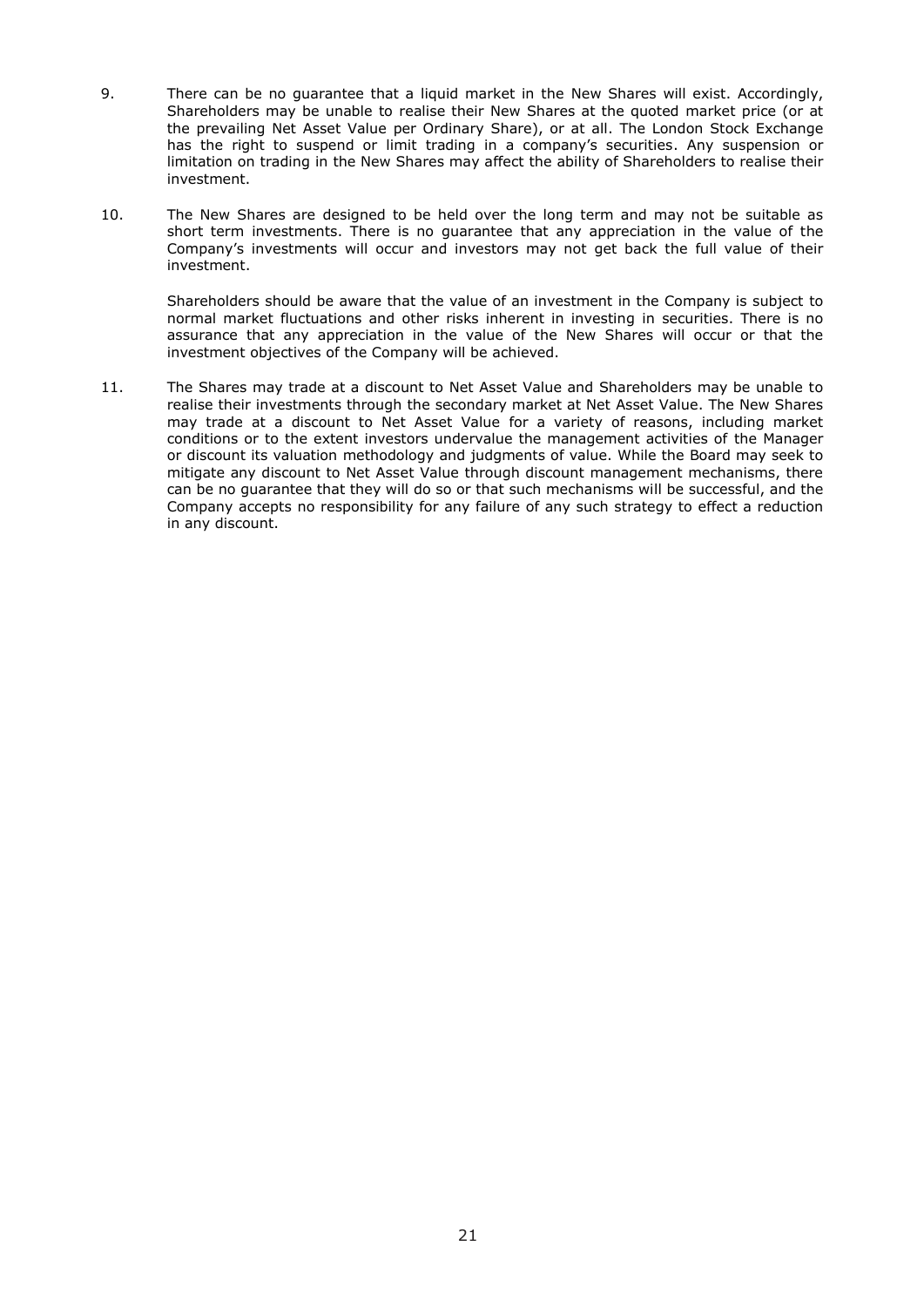#### **PART III**

## **General information**

## 1. **Share Capital**

The share capital of the Company consists of 437,842,078 Ordinary Shares of £0.01 each. As at the date of this document, the Company has 0 shares held in treasury.

## 2. **Consent**

The Manager has given and not withdrawn its written consent to the issue of this document with reference to its name in the form and context in which such references appear.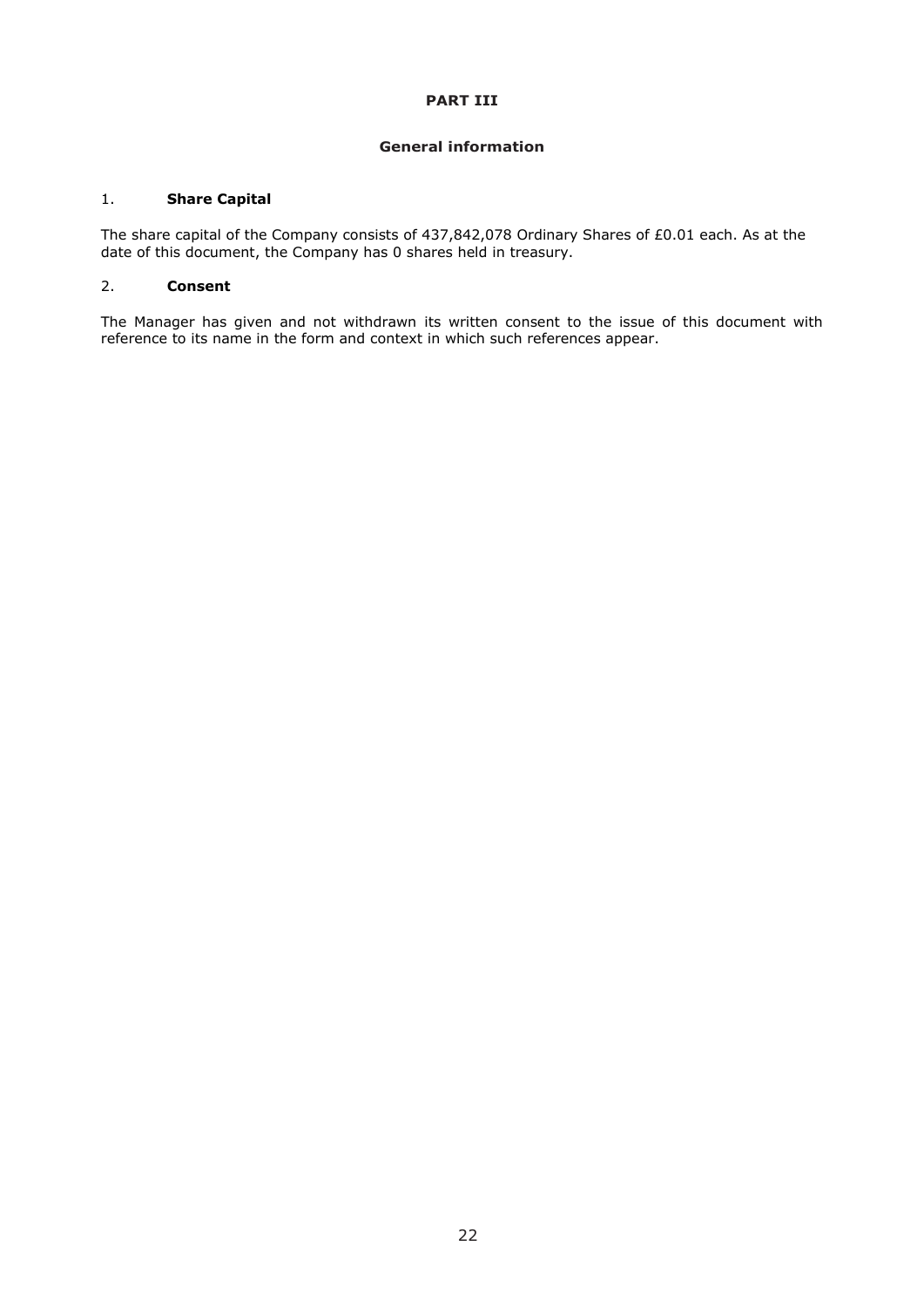## **NOTICE OF GENERAL MEETING**

# **Gresham House Energy Storage Fund PLC**

(*Incorporated and registered in England and Wales with company number 11535957 and registered as an investment company within the meaning of Section 833 of the Companies Act 2006*)

Notice is hereby given that a General Meeting (the "**Meeting**") of Gresham House Energy Storage Fund PLC (the "**Company**") will be held at 3 p.m. on Friday 13 May 2022 at 18th Floor, The Scalpel, 52 Lime Street, London, EC3M 7AF to consider and, if thought fit, approve resolutions 1 and 2, which will be proposed as ordinary resolutions and resolution 3, which will be proposed as a special resolution (the "**Resolutions**"):

## **Ordinary Resolutions**

- 1. THAT, in addition to any existing authorities, the directors of the Company (the "**Directors**") be and are hereby generally and unconditionally authorised in accordance with section 551 of the Companies Act 2006 (the "**Act**") to exercise all powers of the Company to allot new ordinary shares of £0.01 each in the capital of the Company ("**Ordinary Shares**") and new C shares of £0.01 each in the capital of the Company ("**C Shares**") having the rights set out in the Articles of Association of the Company and to grant rights to subscribe for or to convert any security into Ordinary Shares or C Shares up to an aggregate nominal value of  $E4,000,000$  provided that this authority shall expire on 31 December 2023, unless previously renewed, varied or revoked by the Company in a general meeting, except that the Company may before such expiry make an offer or agreement which would or might require such shares to be allotted or rights to subscribe for or convert securities into shares to be granted after such expiry, and the Directors may allot shares and grant rights to subscribe or convert securities into shares in pursuance of such offer or agreement as if the authority conferred hereby had not expired.
- 2. THAT, the Directors be authorised to amend the investment policy of the Company as described in the Circular, a copy of which will be signed for the purpose of identification by the Chair of the meeting, and to implement the investment policy, as so amended, in substitution for the existing investment policy.

## **Special Resolution**

3. THAT, in addition to any subsisting powers, the Directors be and are hereby empowered (pursuant to sections 570 and 573 of the Act) to allot equity securities (as defined in section 560 of the Act) and to sell Ordinary Shares held by the Company as treasury shares (as defined in section 724 of the Act) for cash pursuant to the authority conferred by resolution 1 above, as if section 561(1) of the Act did not apply to any such allotment, such power to expire on 31 December 2023, unless previously renewed, varied or revoked by the Company in a general meeting, except that the Company may, at any time prior to the expiry of such power, make an offer or enter into an agreement which would or might require equity securities to be allotted or treasury shares sold after the expiry of such power, and the Directors may allot equity securities in pursuance of such an offer or an agreement as if such power had not expired.

**BY ORDER OF THE BOARD** *Registered Office:* JTC (UK) Limited Company Secretary

The Scalpel 18th Floor 52 Lime Street London EC3M 7AF

Date: 22 April 2022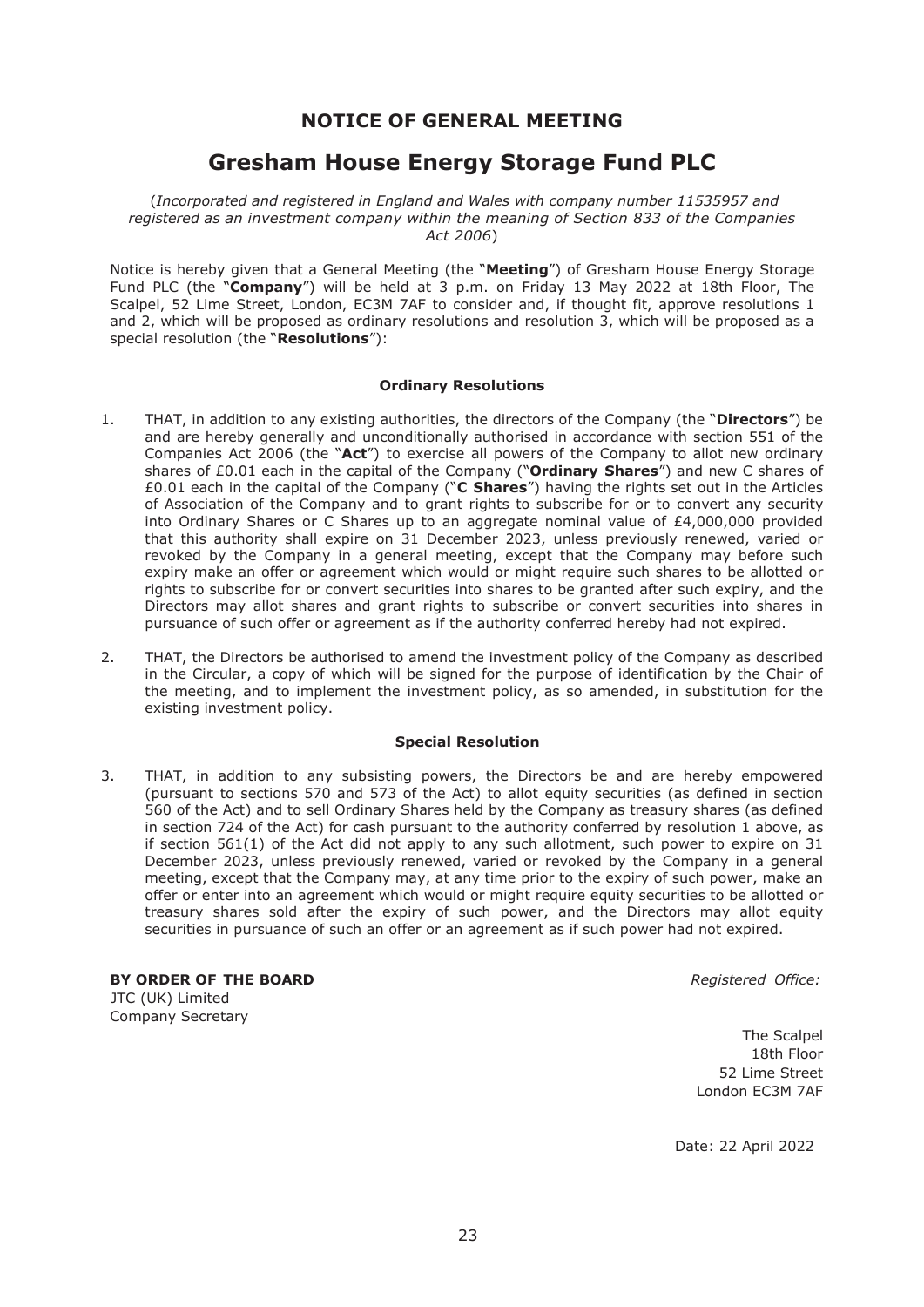#### *Notes:*

- (i) A member that would be entitled to attend, if attendance were permitted at the Meeting, and that is entitled to vote at the Meeting convened by the above Notice is entitled to appoint one or more proxies to exercise all or any of the rights of the member to attend and speak and vote in his/her place. If a shareholder wishes to appoint more than one proxy and so requires additional proxy forms, the shareholder should contact the Company's Registrar Computershare Investor Services PLC, The Pavilions, Bridgwater Road, Bristol BS99 6ZY. A proxy need not be a member of the Company.
- (ii) To appoint a proxy you may photocopy the form of proxy enclosed with this Notice of General Meeting. To be valid the forms of proxy, together with the power of attorney or other authority (if any) under which it is signed or a notarially certified or office copy of the same, must be completed and returned in accordance with the instructions printed thereon to the office of the Company's registrar as soon as possible and in any event so as to arrive by not later than 3 p.m. on Wednesday 11 May, 2022.
- (iii) The appointment of a proxy and any voting instructions for the meeting may be registered electronically by logging onto [www.eproxyappointment.com.](http://www.eproxyappointment.com/) Full details of the procedure are given on that website. The proxy appointment and voting instructions must be received by the Company's Registrars, Computershare Investor Services PLC, not less than 48 hours before the time of the meeting or any adjournment of the meeting. You will need to have this form to hand when you log on, as it has information required in the process.
- (iv) A vote withheld is not a vote in law, which means the vote will not be counted in the calculation of votes for or against the resolutions. If no voting indication is given, a proxy may vote or abstain from voting at his/her discretion. A proxy may vote (or abstain from voting) as he or she thinks fit in relation to any other matter put before the meeting.
- (v) Members who wish to change their proxy instructions should submit a new proxy appointment using the methods set out above. Note that the cut-off time for receipt of proxy appointments (see above) also applies in relation to amended instructions; any amended proxy appointment received after the relevant cut-off time will be disregarded.
- (vi) If a member submits more than one valid proxy appointment, the appointment received last before the latest time for the receipt of proxies will take precedence.
- (vii) In order to revoke a proxy instruction, members will need to inform the Company, by sending a hard copy notice clearly stating their intention to revoke a proxy appointment to Computershare Investor Services PLC, The Pavilions, Bridgwater Road, Bristol BS99 6ZY.
- (viii) If a quorum is not present within 15 minutes from the time appointed for the commencement of the Meeting, the Meeting will be adjourned to 3 p.m. on Friday, 20 May 2022;
- (ix) Any person receiving a copy of this Notice as a person nominated by a member to enjoy information rights under section 146 of the Companies Act 2006 (a "**Nominated Person**") should note that the provisions in Notes (i) to (iii) above concerning the appointment of a proxy or proxies to attend the Meeting in place of a member, do not apply to a Nominated Person as only Shareholders have the right to appoint a proxy. However, a Nominated Person may have a right under an agreement between the Nominated Person and the member by whom he or she was nominated to be appointed, or to have someone else appointed, as a proxy for the Meeting. If a Nominated Person has no such proxy appointment right or does not wish to exercise it, he/she may have a right under such an agreement to give instructions to the member as to the exercise of voting rights at the Meeting.
- (x) Nominated Persons should also remember that their main point of contact in terms of their investment in the Company remains the member who nominated the Nominated Person to enjoy information rights (or perhaps the custodian or broker who administers the investment on their behalf). Nominated Persons should continue to contact that member, custodian or broker (and not the Company) regarding any changes or queries relating to the Nominated Person's personal details and interest in the Company (including any administrative matter). The only exception to this is where the Company expressly requests a response from a Nominated Person.
- (xi) Pursuant to regulation 41 of the Uncertificated Securities Regulations 2001, only Shareholders registered in the register of members of the Company by close of business two days (excluding non-working days) prior to the time fixed for the Meeting shall be entitled to attend and vote at the Meeting in respect of the number of Ordinary Shares registered in their name at such time. If the Meeting is adjourned, the time by which a person must be entered on the register of members of the Company in order to have the right to attend and vote at the adjourned Meeting is close of business two days prior to the time of the adjournment. Changes to the register of members after the relevant times shall be disregarded in determining the rights of any person to attend and vote at the Meeting.
- (xii) In the case of joint holders, the vote of the senior holder who tenders a vote whether in person or by proxy shall be accepted to the exclusion of the votes of the other joint holders and, for this purpose, seniority shall be determined by the order in which the names stand in the register of members of the Company in respect of the relevant joint holding.
- (xiii) CREST members who wish to appoint a proxy or proxies through the CREST electronic proxy appointment service may do so by following the procedures described in the CREST manual